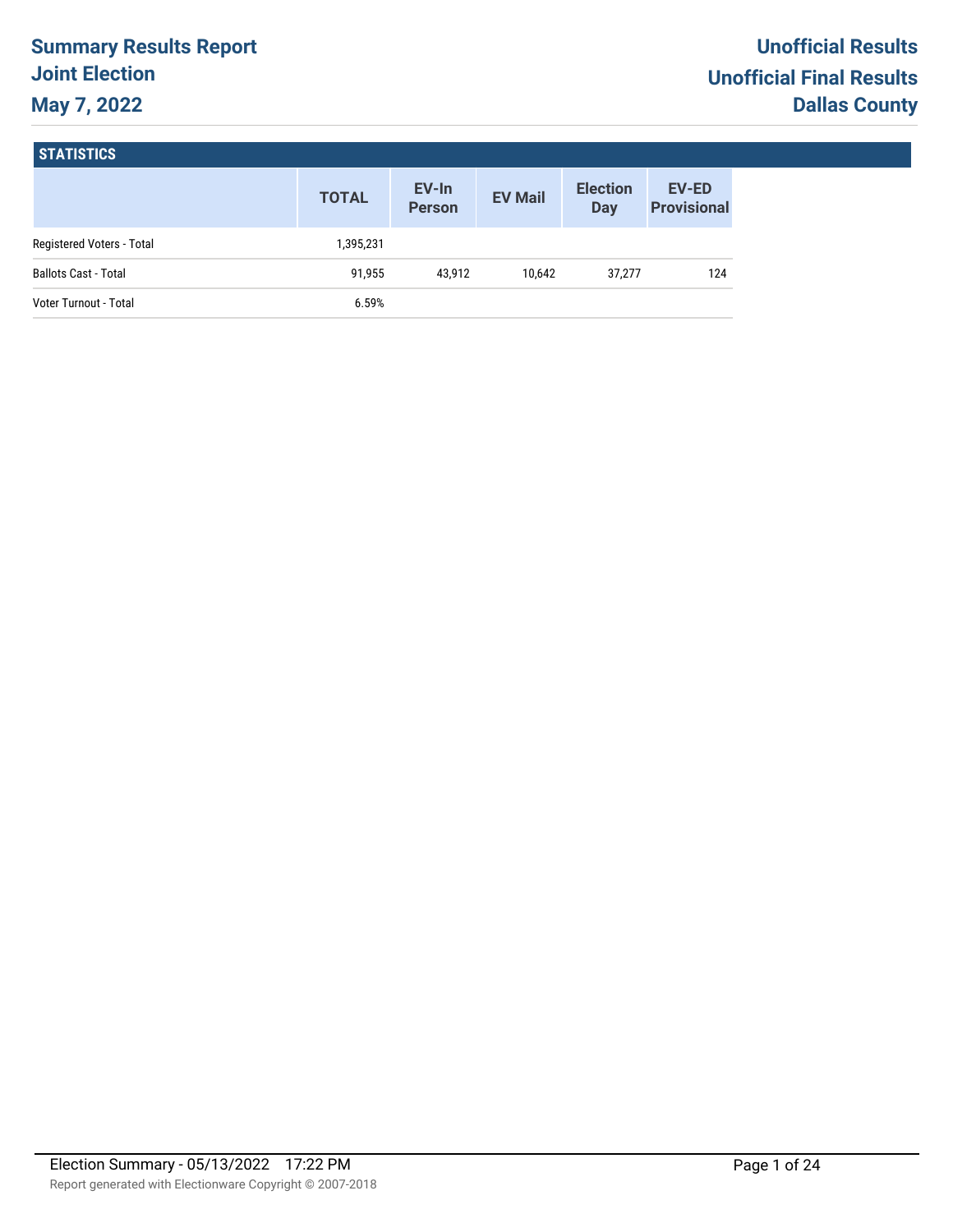**State of Texas Proposition 1**

Vote For 1

|                         | <b>TOTAL</b> | <b>VOTE %</b> | EV-In<br><b>Person</b> | <b>EV Mail</b> | <b>Election</b><br><b>Day</b> | <b>EV-ED</b><br><b>Provisional</b> |
|-------------------------|--------------|---------------|------------------------|----------------|-------------------------------|------------------------------------|
| For                     | 78,256       | 87.21%        | 37,549                 | 8.974          | 31,620                        | 113                                |
| Against                 | 11,479       | 12.79%        | 5,181                  | 1.417          | 4,871                         | 10                                 |
| <b>Total Votes Cast</b> | 89,735       | 100.00%       | 42,730                 | 10,391         | 36,491                        | 123                                |

#### **State of Texas Proposition 2**

Vote For 1

|                         | <b>TOTAL</b> | VOTE %  | EV-In<br>Person | <b>EV Mail</b> | <b>Election</b><br><b>Day</b> | <b>EV-ED</b><br><b>Provisional</b> |
|-------------------------|--------------|---------|-----------------|----------------|-------------------------------|------------------------------------|
| For                     | 77,274       | 85.36%  | 37,179          | 8,720          | 31,265                        | 110                                |
| Against                 | 13.248       | 14.64%  | 5,972           | 1,760          | 5,503                         | 13                                 |
| <b>Total Votes Cast</b> | 90,522       | 100.00% | 43,151          | 10,480         | 36,768                        | 123                                |

# **Addison For Member of Council Addison**

Vote For 3

|                            | <b>TOTAL</b> | VOTE %  | EV-In<br><b>Person</b> | <b>EV Mail</b> | <b>Election</b><br><b>Day</b> | <b>EV-ED</b><br><b>Provisional</b> |
|----------------------------|--------------|---------|------------------------|----------------|-------------------------------|------------------------------------|
| Guillermo "GQ" Quintanilla | 685          | 29.76%  | 336                    | 61             | 285                           | 3                                  |
| Randy Smith                | 253          | 10.99%  | 118                    | 31             | 104                           | 0                                  |
| Darren Gardner             | 667          | 28.97%  | 326                    | 62             | 276                           | 3                                  |
| Eileen Resnik              | 697          | 30.28%  | 343                    | 76             | 275                           | 3                                  |
| <b>Total Votes Cast</b>    | 2,302        | 100.00% | 1,123                  | 230            | 940                           | 9                                  |

#### **Balch Springs For Member of Council, At Large, Place 2 Balch Springs**

|                         | <b>TOTAL</b> | <b>VOTE %</b> | EV-In<br><b>Person</b> | <b>EV Mail</b> | <b>Election</b><br><b>Day</b> | <b>EV-ED</b><br><b>Provisional</b> |
|-------------------------|--------------|---------------|------------------------|----------------|-------------------------------|------------------------------------|
| Angela Swann Singletary | 253          | 61.26%        | 124                    | 22             | 107                           | 0                                  |
| Johnny W. Adams         | 160          | 38.74%        | 86                     | 12             | 62                            | 0                                  |
| <b>Total Votes Cast</b> | 413          | 100.00%       | 210                    | 34             | 169                           | 0                                  |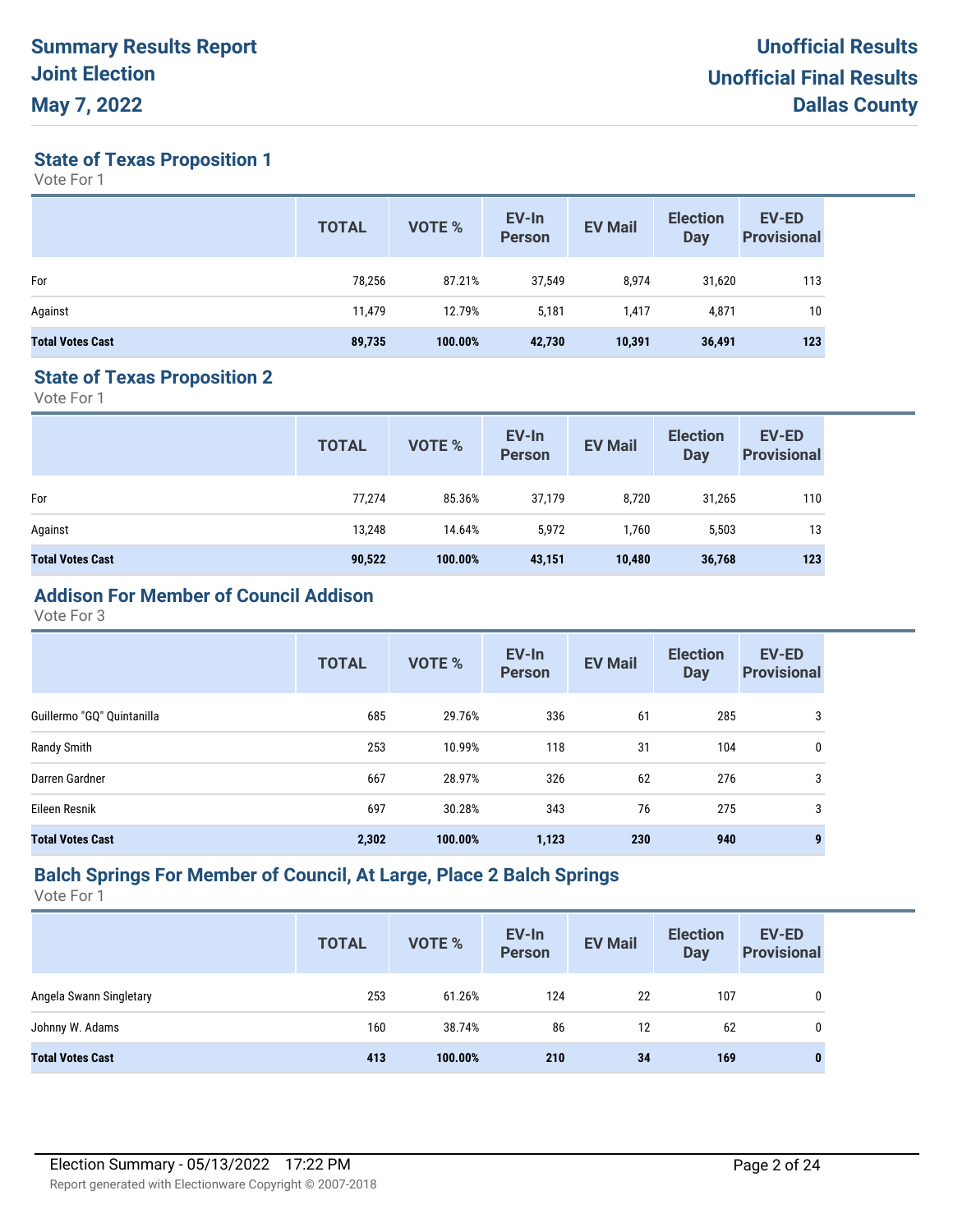#### **Balch Springs For Member of Council, Single Member District, Place 4 Balch Springs District** Vote For 1

|                         | <b>TOTAL</b> | VOTE %  | EV-In<br>Person | <b>EV Mail</b> | <b>Election</b><br><b>Day</b> | <b>EV-ED</b><br><b>Provisional</b> |
|-------------------------|--------------|---------|-----------------|----------------|-------------------------------|------------------------------------|
| Dawn Segroves           | 45           | 64.29%  | 14              |                | 24                            |                                    |
| <b>BK Patel</b>         | 25           | 35.71%  | 18              |                | 6                             | 0                                  |
| <b>Total Votes Cast</b> | 70           | 100.00% | 32              | 8              | 30                            | $\bf{0}$                           |

#### **Balch Springs For Member of Council, Single Member District, Place 6 Balch Springs District** Vote For 1

**EV-In Person Election Day TOTAL EV Mail EV-ED Provisional EV-In**<br> **Provisional** EV Mail Day Provisional Elishima S. Myles 64 52.03% 40 4 20 0 Meg Comstock 59 47.97% 33 3 23 0 **Total Votes Cast 123 100.00% 73 7 43 0**

#### **Balch Springs Proposition A**

Vote For 1

|                         | <b>TOTAL</b> | VOTE %  | EV-In<br>Person | <b>EV Mail</b> | <b>Election</b><br>Day | <b>EV-ED</b><br><b>Provisional</b> |
|-------------------------|--------------|---------|-----------------|----------------|------------------------|------------------------------------|
| For                     | 298          | 71.29%  | 145             | 30             | 123                    | 0                                  |
| Against                 | 120          | 28.71%  | 64              | 9              | 47                     | 0                                  |
| <b>Total Votes Cast</b> | 418          | 100.00% | 209             | 39             | 170                    | $\bf{0}$                           |

## **Balch Springs Proposition B**

|                         | <b>TOTAL</b> | VOTE %  | EV-In<br>Person | <b>EV Mail</b> | <b>Election</b><br><b>Day</b> | <b>EV-ED</b><br><b>Provisional</b> |
|-------------------------|--------------|---------|-----------------|----------------|-------------------------------|------------------------------------|
| For                     | 209          | 50.12%  | 108             | 16             | 85                            | 0                                  |
| Against                 | 208          | 49.88%  | 100             | 23             | 85                            | 0                                  |
| <b>Total Votes Cast</b> | 417          | 100.00% | 208             | 39             | 170                           | $\bf{0}$                           |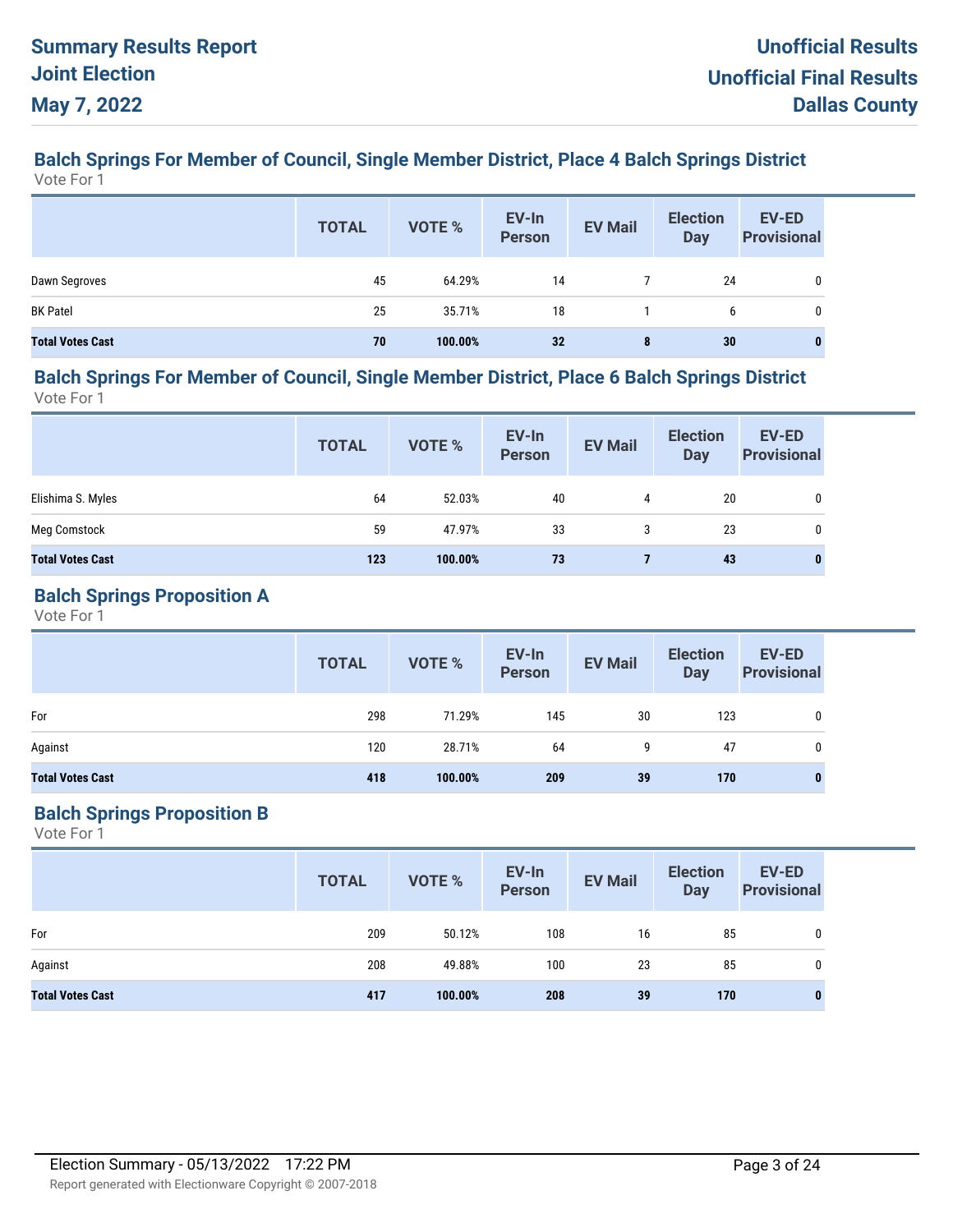**Balch Springs Proposition C**

Vote For 1

|                         | <b>TOTAL</b> | VOTE %  | EV-In<br><b>Person</b> | <b>EV Mail</b> | <b>Election</b><br><b>Day</b> | <b>EV-ED</b><br><b>Provisional</b> |
|-------------------------|--------------|---------|------------------------|----------------|-------------------------------|------------------------------------|
| For                     | 332          | 79.24%  | 161                    | 30             | 141                           | 0                                  |
| Against                 | 87           | 20.76%  | 50                     | 9              | 28                            | 0                                  |
| <b>Total Votes Cast</b> | 419          | 100.00% | 211                    | 39             | 169                           | 0                                  |

## **Balch Springs Proposition D**

Vote For 1

|                         | <b>TOTAL</b> | VOTE %  | EV-In<br>Person | <b>EV Mail</b> | <b>Election</b><br>Day | EV-ED<br><b>Provisional</b> |
|-------------------------|--------------|---------|-----------------|----------------|------------------------|-----------------------------|
| For                     | 360          | 85.92%  | 175             | 34             | 151                    | 0                           |
| Against                 | 59           | 14.08%  | 36              | 5              | 18                     | 0                           |
| <b>Total Votes Cast</b> | 419          | 100.00% | 211             | 39             | 169                    | 0                           |

# **Balch Springs Proposition E**

Vote For 1

|                         | <b>TOTAL</b> | VOTE %  | EV-In<br>Person | <b>EV Mail</b> | <b>Election</b><br>Day | <b>EV-ED</b><br>Provisional |
|-------------------------|--------------|---------|-----------------|----------------|------------------------|-----------------------------|
| For                     | 344          | 82.30%  | 171             | 33             | 140                    | 0                           |
| Against                 | 74           | 17.70%  | 40              | 6              | 28                     | $\mathbf{0}$                |
| <b>Total Votes Cast</b> | 418          | 100.00% | 211             | 39             | 168                    |                             |

## **Balch Springs Proposition F**

|                         | <b>TOTAL</b> | VOTE %  | EV-In<br>Person | <b>EV Mail</b> | <b>Election</b><br>Day | <b>EV-ED</b><br><b>Provisional</b> |
|-------------------------|--------------|---------|-----------------|----------------|------------------------|------------------------------------|
| For                     | 237          | 56.56%  | 115             | 21             | 101                    | 0                                  |
| Against                 | 182          | 43.44%  | 96              | 18             | 68                     | 0                                  |
| <b>Total Votes Cast</b> | 419          | 100.00% | 211             | 39             | 169                    | $\bf{0}$                           |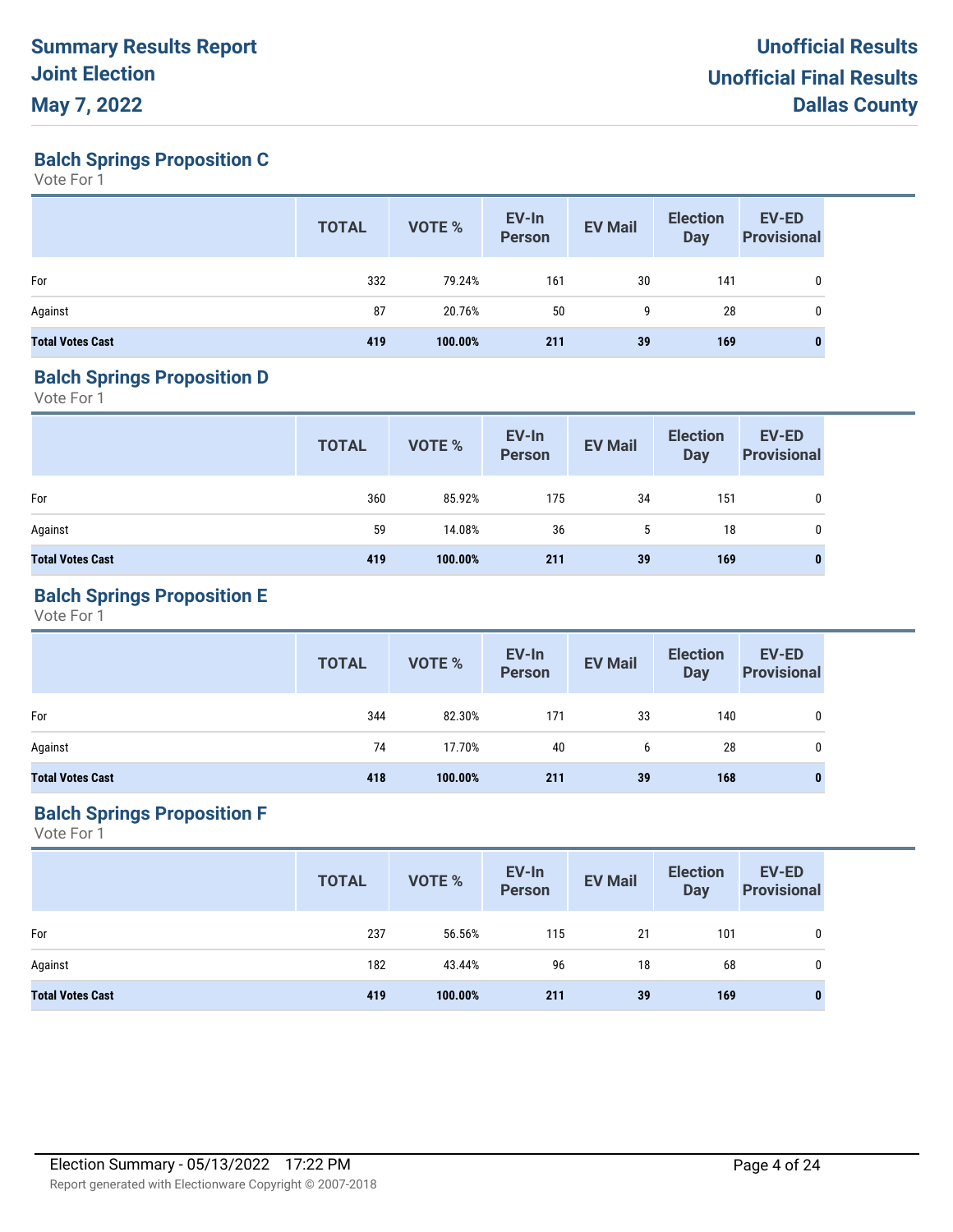**Balch Springs Proposition G**

Vote For 1

|                         | <b>TOTAL</b> | VOTE %  | EV-In<br><b>Person</b> | <b>EV Mail</b> | <b>Election</b><br><b>Day</b> | <b>EV-ED</b><br><b>Provisional</b> |
|-------------------------|--------------|---------|------------------------|----------------|-------------------------------|------------------------------------|
| For                     | 350          | 83.53%  | 181                    | 32             | 137                           | 0                                  |
| Against                 | 69           | 16.47%  | 32                     |                | 30                            | 0                                  |
| <b>Total Votes Cast</b> | 419          | 100.00% | 213                    | 39             | 167                           | 0                                  |

## **Balch Springs Proposition H**

Vote For 1

|                         | <b>TOTAL</b> | VOTE %  | EV-In<br>Person | <b>EV Mail</b> | <b>Election</b><br>Day | EV-ED<br><b>Provisional</b> |
|-------------------------|--------------|---------|-----------------|----------------|------------------------|-----------------------------|
| For                     | 236          | 56.59%  | 118             | 16             | 102                    | 0                           |
| Against                 | 181          | 43.41%  | 93              | 22             | 66                     | 0                           |
| <b>Total Votes Cast</b> | 417          | 100.00% | 211             | 38             | 168                    | 0                           |

# **Balch Springs Proposition I**

Vote For 1

|                         | <b>TOTAL</b> | <b>VOTE %</b> | EV-In<br>Person | <b>EV Mail</b> | <b>Election</b><br><b>Day</b> | <b>EV-ED</b><br><b>Provisional</b> |
|-------------------------|--------------|---------------|-----------------|----------------|-------------------------------|------------------------------------|
| For                     | 209          | 50.24%        | 113             | 17             | 79                            | 0                                  |
| Against                 | 207          | 49.76%        | 98              | 22             | 87                            | 0                                  |
| <b>Total Votes Cast</b> | 416          | 100.00%       | 211             | 39             | 166                           | 0                                  |

## **Balch Springs Proposition J**

|                         | <b>TOTAL</b> | VOTE %  | EV-In<br>Person | <b>EV Mail</b> | <b>Election</b><br>Day | <b>EV-ED</b><br><b>Provisional</b> |
|-------------------------|--------------|---------|-----------------|----------------|------------------------|------------------------------------|
| For                     | 297          | 72.09%  | 150             | 30             | 117                    | 0                                  |
| Against                 | 115          | 27.91%  | 59              | 9              | 47                     | 0                                  |
| <b>Total Votes Cast</b> | 412          | 100.00% | 209             | 39             | 164                    | 0                                  |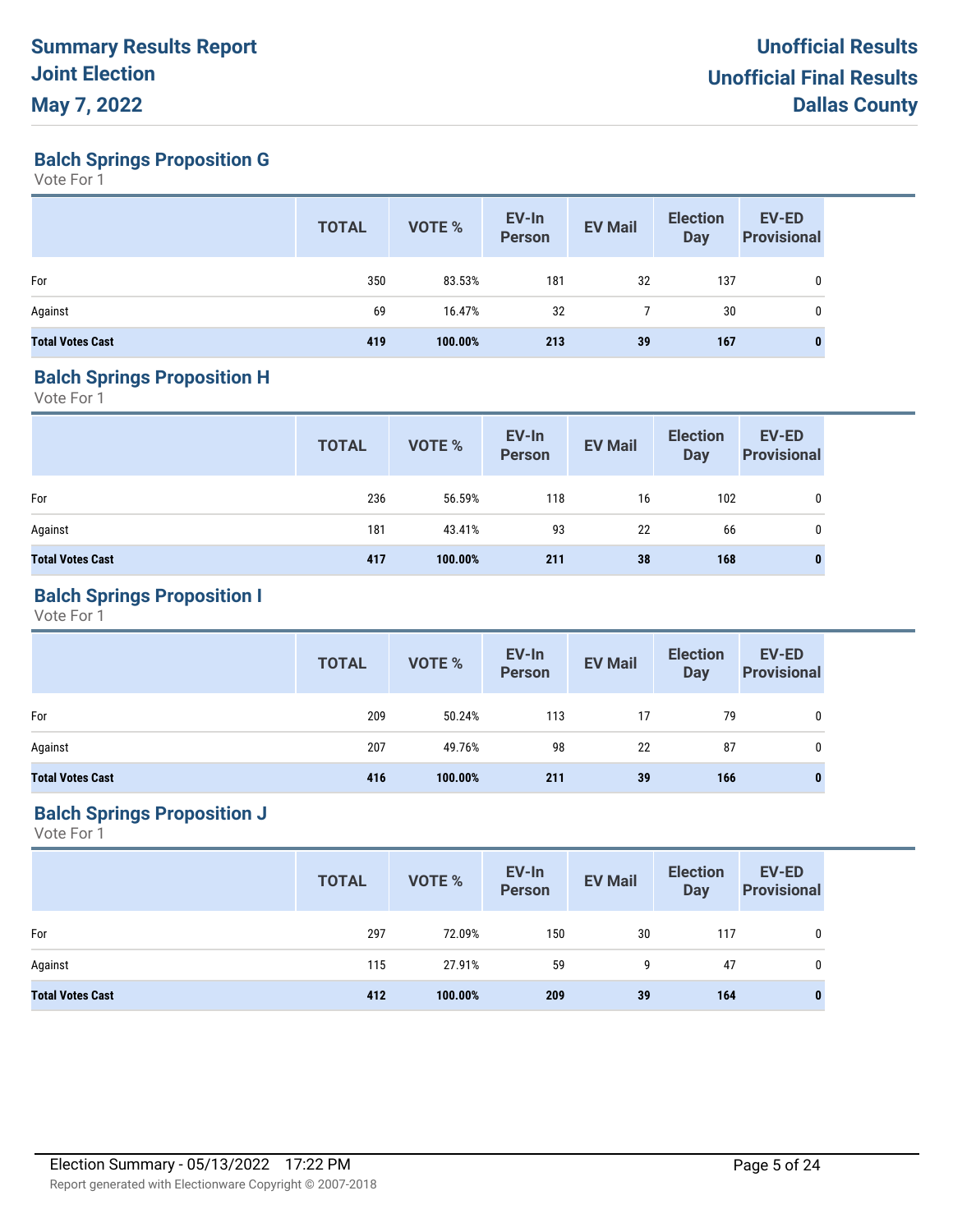**Balch Springs Proposition K**

Vote For 1

|                         | <b>TOTAL</b> | VOTE %  | EV-In<br><b>Person</b> | <b>EV Mail</b> | <b>Election</b><br>Day | <b>EV-ED</b><br><b>Provisional</b> |
|-------------------------|--------------|---------|------------------------|----------------|------------------------|------------------------------------|
| For                     | 343          | 82.65%  | 172                    | 33             | 138                    | 0                                  |
| Against                 | 72           | 17.35%  | 39                     | 5              | 28                     | 0                                  |
| <b>Total Votes Cast</b> | 415          | 100.00% | 211                    | 38             | 166                    | 0                                  |

## **Balch Springs Proposition L**

Vote For 1

|                         | <b>TOTAL</b> | VOTE %  | EV-In<br>Person | <b>EV Mail</b> | <b>Election</b><br>Day | EV-ED<br><b>Provisional</b> |
|-------------------------|--------------|---------|-----------------|----------------|------------------------|-----------------------------|
| For                     | 337          | 81.60%  | 168             | 34             | 135                    | 0                           |
| Against                 | 76           | 18.40%  | 40              | 5              | 31                     | 0                           |
| <b>Total Votes Cast</b> | 413          | 100.00% | 208             | 39             | 166                    | 0                           |

# **Balch Springs Proposition M**

Vote For 1

|                         | <b>TOTAL</b> | <b>VOTE %</b> | EV-In<br>Person | <b>EV Mail</b> | <b>Election</b><br><b>Day</b> | <b>EV-ED</b><br><b>Provisional</b> |
|-------------------------|--------------|---------------|-----------------|----------------|-------------------------------|------------------------------------|
| For                     | 283          | 69.02%        | 142             | 27             | 114                           | 0                                  |
| Against                 | 127          | 30.98%        | 67              | 11             | 49                            | 0                                  |
| <b>Total Votes Cast</b> | 410          | 100.00%       | 209             | 38             | 163                           | 0                                  |

## **Balch Springs Proposition N**

|                         | <b>TOTAL</b> | VOTE %  | EV-In<br>Person | <b>EV Mail</b> | <b>Election</b><br>Day | <b>EV-ED</b><br><b>Provisional</b> |
|-------------------------|--------------|---------|-----------------|----------------|------------------------|------------------------------------|
| For                     | 232          | 56.31%  | 127             | 17             | 88                     | 0                                  |
| Against                 | 180          | 43.69%  | 81              | 22             | 77                     | 0                                  |
| <b>Total Votes Cast</b> | 412          | 100.00% | 208             | 39             | 165                    | 0                                  |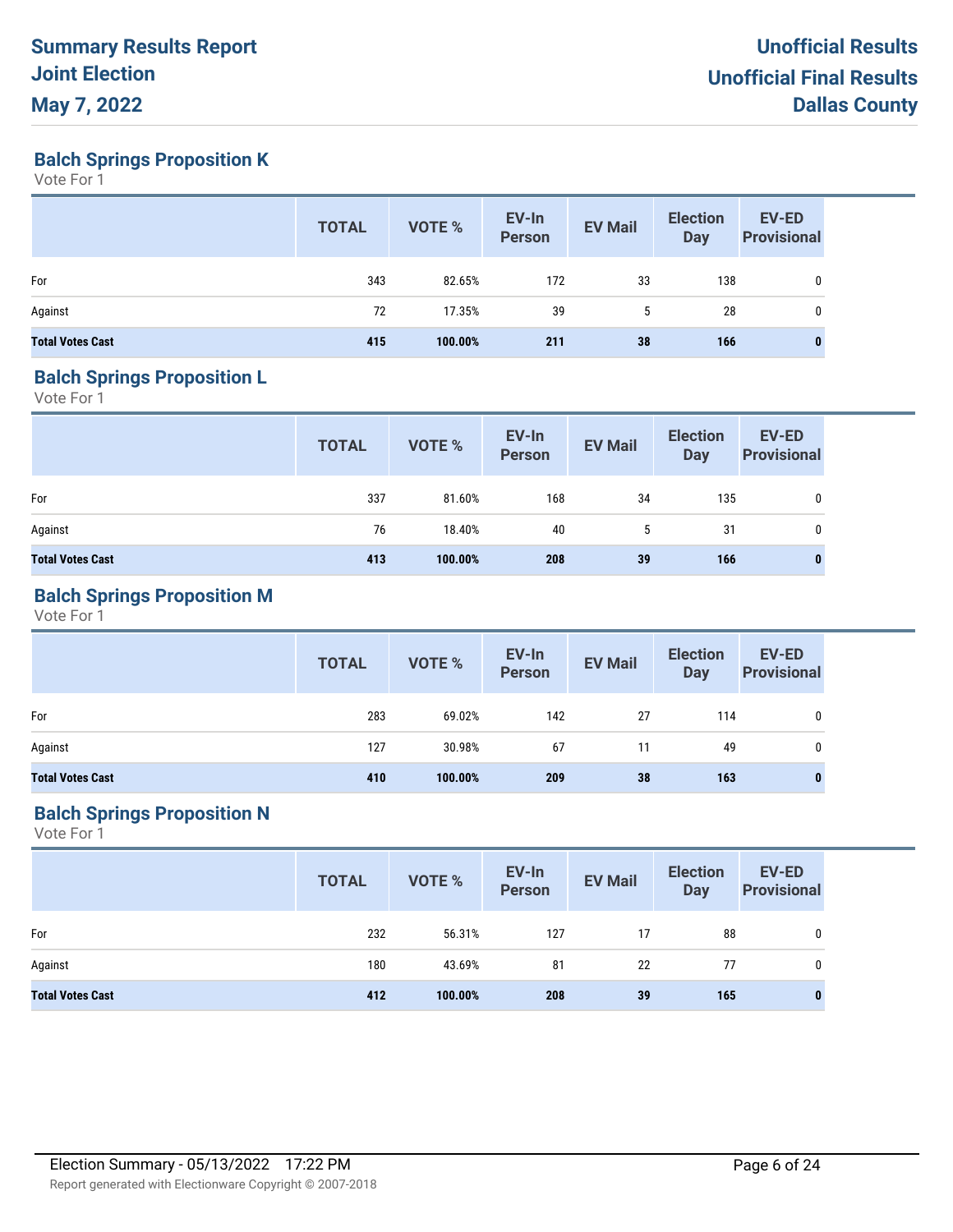# **Carrollton For Member of Council, Mayor - Unexpired Term Carrollton**

Vote For 1

|                         | <b>TOTAL</b> | <b>VOTE %</b> | EV-In<br><b>Person</b> | <b>EV Mail</b> | <b>Election</b><br><b>Day</b> | <b>EV-ED</b><br><b>Provisional</b> |
|-------------------------|--------------|---------------|------------------------|----------------|-------------------------------|------------------------------------|
| <b>Steve Babick</b>     | 1,378        | 59.32%        | 746                    | 210            | 420                           | C                                  |
| Pat Cochran             | 945          | 40.68%        | 514                    | 93             | 337                           |                                    |
| <b>Total Votes Cast</b> | 2,323        | 100.00%       | 1,260                  | 303            | 757                           |                                    |

## **Carrollton For Member of Council, Place 1 - Unexpired Term Carrollton**

Vote For 1

|                         | <b>TOTAL</b> | <b>VOTE %</b> | EV-In<br><b>Person</b> | <b>EV Mail</b> | <b>Election</b><br><b>Day</b> | <b>EV-ED</b><br><b>Provisional</b> |
|-------------------------|--------------|---------------|------------------------|----------------|-------------------------------|------------------------------------|
| Sem Habtemariam         | 966          | 44.78%        | 520                    | 124            | 319                           | 3                                  |
| Christopher Axberg      | 1,191        | 55.22%        | 668                    | 149            | 374                           | 0                                  |
| <b>Total Votes Cast</b> | 2,157        | 100.00%       | 1,188                  | 273            | 693                           | 3                                  |

## **Carrollton For Member of Council, Place 3 - Unexpired Term Carrollton**

Vote For 1

|                         | <b>TOTAL</b> | <b>VOTE %</b> | EV-In<br><b>Person</b> | <b>EV Mail</b> | <b>Election</b><br><b>Day</b> | <b>EV-ED</b><br><b>Provisional</b> |
|-------------------------|--------------|---------------|------------------------|----------------|-------------------------------|------------------------------------|
| Richard Fleming         | 986          | 45.02%        | 544                    | 143            | 298                           |                                    |
| Daisy Palomo            | 871          | 39.77%        | 490                    | 86             | 293                           | 2                                  |
| Nikki Ellis             | 333          | 15.21%        | 167                    | 48             | 118                           | $\mathbf 0$                        |
| <b>Total Votes Cast</b> | 2,190        | 100.00%       | 1,201                  | 277            | 709                           | 3                                  |

#### **Cockrell Hill Mayor Cockrell Hill**

|                         | <b>TOTAL</b> | <b>VOTE %</b> | EV-In<br>Person | <b>EV Mail</b> | <b>Election</b><br>Day | <b>EV-ED</b><br><b>Provisional</b> |
|-------------------------|--------------|---------------|-----------------|----------------|------------------------|------------------------------------|
| Luis David Carrera      | 89           | 100.00%       | 31              |                | 56                     |                                    |
| <b>Total Votes Cast</b> | 89           | 100.00%       | 31              |                | 56                     |                                    |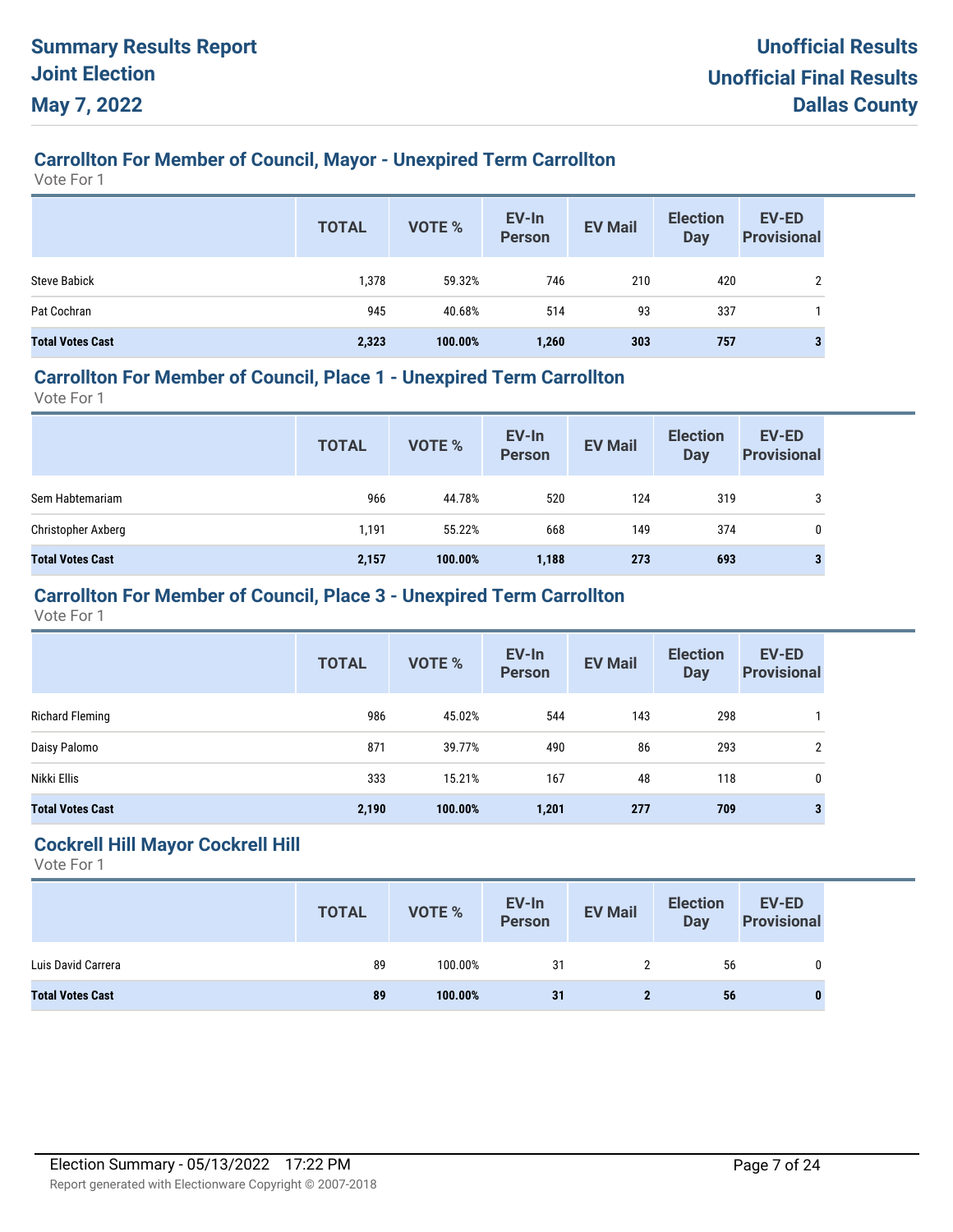## **Cockrell Hill For Member of Council, Place 1 Cockrell Hill**

Vote For 1

|                         | <b>TOTAL</b> | VOTE %  | EV-In<br>Person | <b>EV Mail</b> | <b>Election</b><br>Day | <b>EV-ED</b><br><b>Provisional</b> |
|-------------------------|--------------|---------|-----------------|----------------|------------------------|------------------------------------|
| Miriam Rodriguez        | 76           | 100.00% | 27              |                | 47                     |                                    |
| <b>Total Votes Cast</b> | 76           | 100.00% | 27              |                | 47                     | 0                                  |

### **Cockrell Hill For Member of Council, Place 2 Cockrell Hill**

Vote For 1

|                         | <b>TOTAL</b> | <b>VOTE %</b> | EV-In<br><b>Person</b> | <b>EV Mail</b> | <b>Election</b><br>Day | <b>EV-ED</b><br><b>Provisional</b> |
|-------------------------|--------------|---------------|------------------------|----------------|------------------------|------------------------------------|
| Sam Rodriguez           | 44           | 40.74%        | 16                     | 0              | 28                     | 0                                  |
| Rene Hudson             | 64           | 59.26%        | 23                     | 2              | 39                     | 0                                  |
| <b>Total Votes Cast</b> | 108          | 100.00%       | 39                     | $\mathbf{2}$   | 67                     | $\mathbf{0}$                       |

## **Desoto Mayor Desoto**

Vote For 1

|                         | <b>TOTAL</b> | VOTE %  | EV-In<br>Person | <b>EV Mail</b> | <b>Election</b><br>Day | EV-ED<br><b>Provisional</b> |
|-------------------------|--------------|---------|-----------------|----------------|------------------------|-----------------------------|
| Rachel L. Proctor       | 3,417        | 87.17%  | 2,047           | 375            | 992                    | 3                           |
| Trace L. Henderson      | 503          | 12.83%  | 268             | 57             | 177                    |                             |
| <b>Total Votes Cast</b> | 3,920        | 100.00% | 2,315           | 432            | 1,169                  | 4                           |

#### **Desoto For Member of Council, Place 3 Desoto**

|                         | <b>TOTAL</b> | VOTE %  | EV-In<br>Person | <b>EV Mail</b> | <b>Election</b><br>Day | <b>EV-ED</b><br><b>Provisional</b> |
|-------------------------|--------------|---------|-----------------|----------------|------------------------|------------------------------------|
| Nicole Raphiel          | 3,574        | 100.00% | 2,117           | 389            | 1,064                  | 4                                  |
| <b>Total Votes Cast</b> | 3,574        | 100.00% | 2,117           | 389            | 1,064                  |                                    |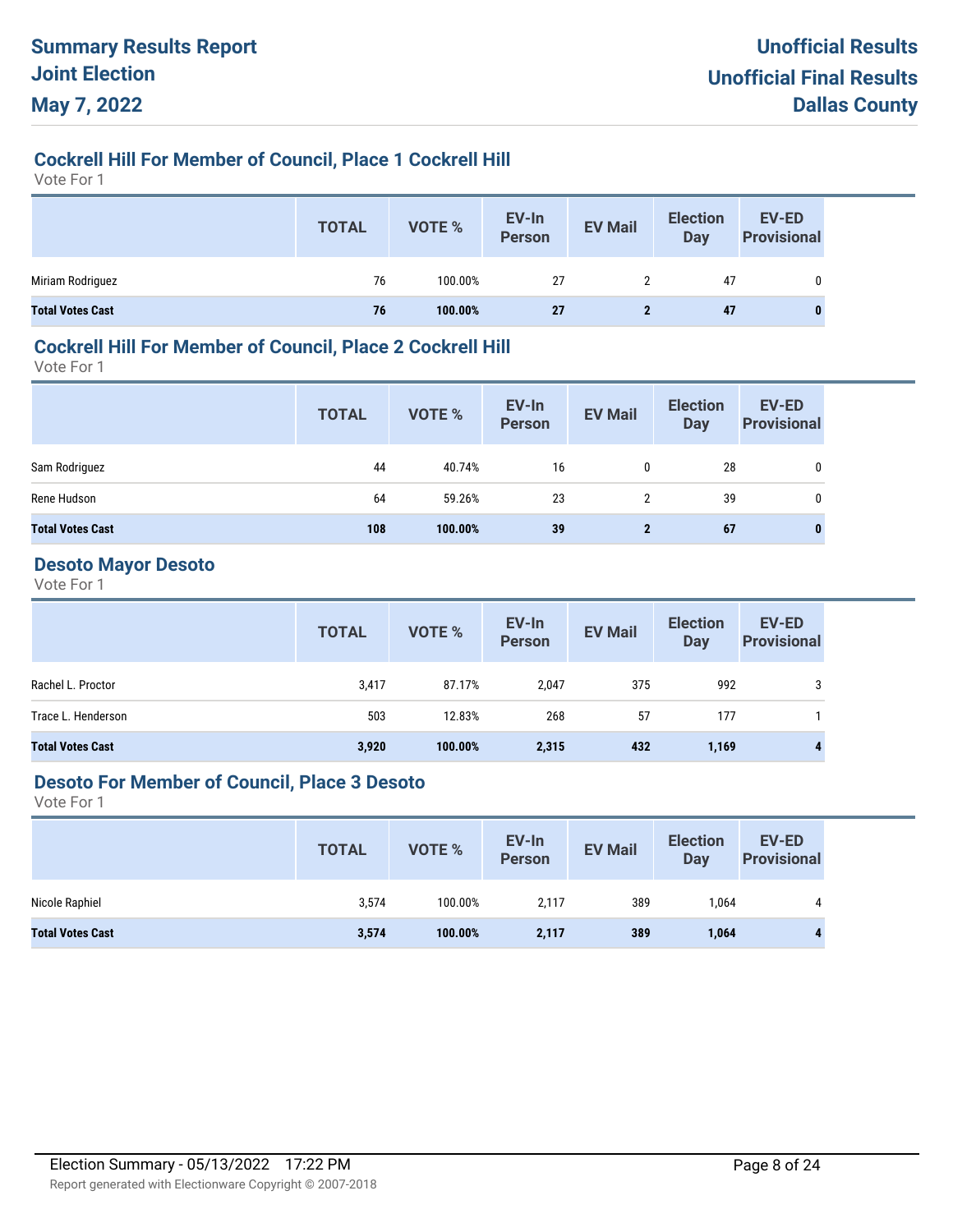**Desoto For Member of Council, Place 5 Desoto**

Vote For 1

|                         | <b>TOTAL</b> | <b>VOTE %</b> | EV-In<br><b>Person</b> | <b>EV Mail</b> | <b>Election</b><br>Day | EV-ED<br><b>Provisional</b> |
|-------------------------|--------------|---------------|------------------------|----------------|------------------------|-----------------------------|
| Debrah North            | 1,529        | 39.94%        | 833                    | 233            | 462                    |                             |
| Dinah Marks             | 2,299        | 60.06%        | 1.439                  | 181            | 676                    | 3                           |
| <b>Total Votes Cast</b> | 3,828        | 100.00%       | 2,272                  | 414            | 1,138                  |                             |

#### **Duncanville Mayor Duncanville**

Vote For 1

|                         | <b>TOTAL</b> | VOTE %  | EV-In<br><b>Person</b> | <b>EV Mail</b> | <b>Election</b><br><b>Day</b> | <b>EV-ED</b><br><b>Provisional</b> |
|-------------------------|--------------|---------|------------------------|----------------|-------------------------------|------------------------------------|
| Erika Browning          | 707          | 24.41%  | 432                    | 37             | 238                           | 0                                  |
| Mark D. Cooks           | 1,056        | 36.46%  | 645                    | 93             | 312                           | 6                                  |
| LaVaughn Washington     | 79           | 2.73%   | 42                     | 13             | 24                            | 0                                  |
| Barry L. Gordon         | 1,054        | 36.40%  | 642                    | 88             | 321                           | 3                                  |
| <b>Total Votes Cast</b> | 2,896        | 100.00% | 1,761                  | 231            | 895                           |                                    |

#### **Duncanville For Member of Council, District 2 Duncanville District 02**

Vote For 1

|                         | <b>TOTAL</b> | <b>VOTE %</b> | EV-In<br><b>Person</b> | <b>EV Mail</b> | <b>Election</b><br>Day | <b>EV-ED</b><br><b>Provisional</b> |
|-------------------------|--------------|---------------|------------------------|----------------|------------------------|------------------------------------|
| Don McBurnett           | 288          | 50.70%        | 184                    | 34             | 70                     | 0                                  |
| Nancy Gutierrez         | 280          | 49.30%        | 179                    | 15             | 86                     | 0                                  |
| <b>Total Votes Cast</b> | 568          | 100.00%       | 363                    | 49             | 156                    | 0                                  |

## **Duncanville For Member of Council, District 4 Duncanville District 04**

|                         | <b>TOTAL</b> | <b>VOTE %</b> | EV-In<br><b>Person</b> | <b>EV Mail</b> | <b>Election</b><br><b>Day</b> | EV-ED<br><b>Provisional</b> |
|-------------------------|--------------|---------------|------------------------|----------------|-------------------------------|-----------------------------|
| Karen Cherry            | 493          | 74.58%        | 316                    | 38             | 135                           | 4                           |
| Brenda O'Brien          | 168          | 25.42%        | 93                     | 17             | 58                            | 0                           |
| <b>Total Votes Cast</b> | 661          | 100.00%       | 409                    | 55             | 193                           | 4                           |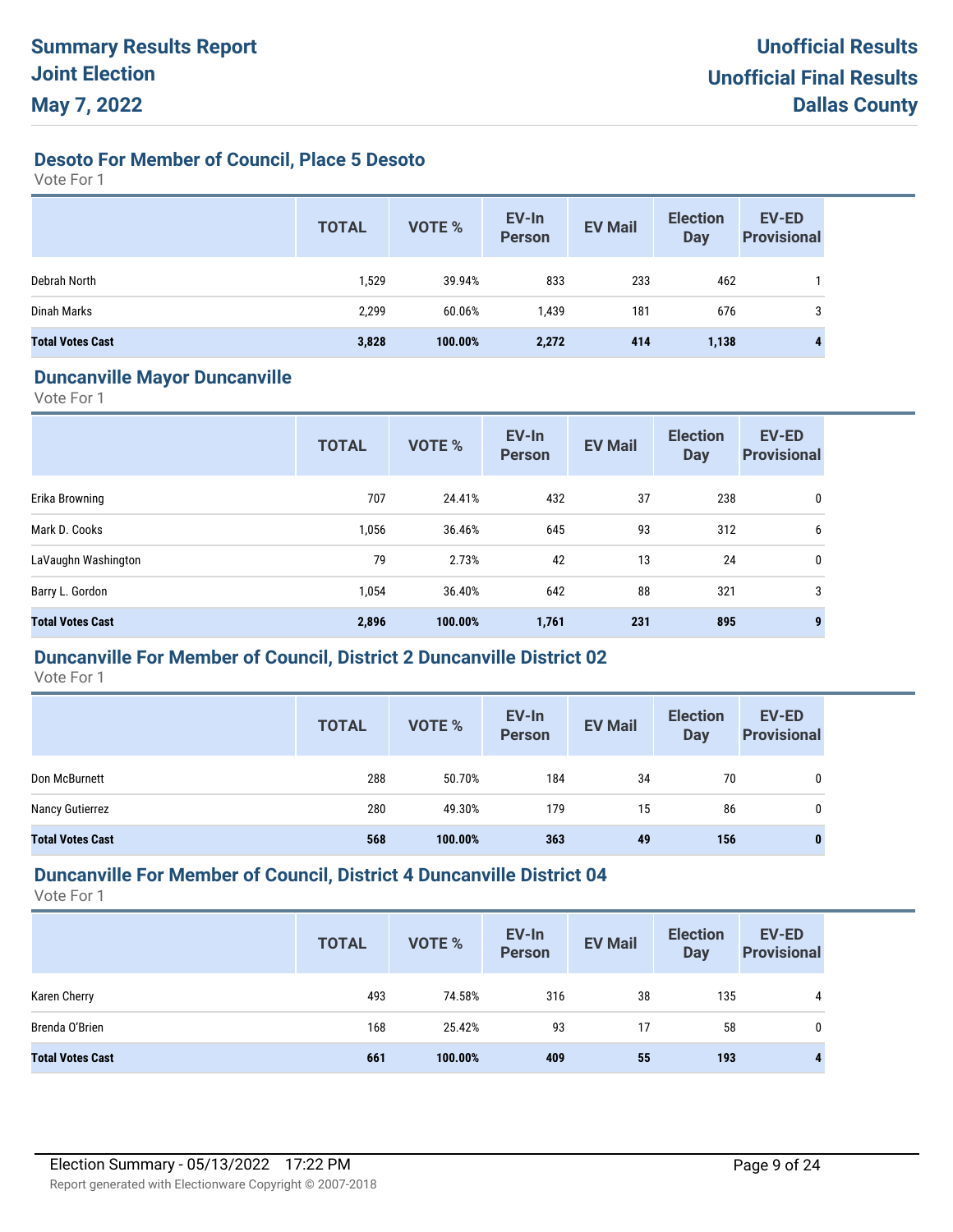# **Farmers Branch For Member of Council, District 1 Farmers Branch District 01**

Vote For 1

|                         | <b>TOTAL</b> | <b>VOTE %</b> | EV-In<br>Person | <b>EV Mail</b> | <b>Election</b><br><b>Day</b> | EV-ED<br><b>Provisional</b> |
|-------------------------|--------------|---------------|-----------------|----------------|-------------------------------|-----------------------------|
| Cristal Retana          | 174          | 43.94%        | 87              | 10             | 77                            | 0                           |
| Omar Roman              | 222          | 56.06%        | 119             | 11             | 92                            | 0                           |
| <b>Total Votes Cast</b> | 396          | 100.00%       | 206             | 21             | 169                           | 0                           |

#### **Farmers Branch For Member of Council, District 4 Farmers Branch District 04**

Vote For 1

|                         | <b>TOTAL</b> | VOTE %  | EV-In<br>Person | <b>EV Mail</b> | <b>Election</b><br><b>Day</b> | <b>EV-ED</b><br><b>Provisional</b> |
|-------------------------|--------------|---------|-----------------|----------------|-------------------------------|------------------------------------|
| Richard Jackson         | 439          | 67.02%  | 253             | 24             | 161                           |                                    |
| Mike McGinnis           | 216          | 32.98%  | 126             | 11             | 79                            | 0                                  |
| <b>Total Votes Cast</b> | 655          | 100.00% | 379             | 35             | 240                           |                                    |

## **Garland For Member of Council, District 2 Garland District 02**

Vote For 1

|                         | <b>TOTAL</b> | <b>VOTE %</b> | EV-In<br><b>Person</b> | <b>EV Mail</b> | <b>Election</b><br><b>Day</b> | <b>EV-ED</b><br><b>Provisional</b> |
|-------------------------|--------------|---------------|------------------------|----------------|-------------------------------|------------------------------------|
| Trayc Claybrook         | 64           | 11.55%        | 33                     | 6              | 25                            | 0                                  |
| Koni Ramos-Kaiwi        | 103          | 18.59%        | 46                     | 10             | 47                            | 0                                  |
| Deborah Morris          | 387          | 69.86%        | 197                    | 53             | 137                           | 0                                  |
| <b>Total Votes Cast</b> | 554          | 100.00%       | 276                    | 69             | 209                           | 0                                  |

### **Garland For Member of Council, District 5 Garland District 05**

|                         | <b>TOTAL</b> | <b>VOTE %</b> | EV-In<br><b>Person</b> | <b>EV Mail</b> | <b>Election</b><br><b>Day</b> | EV-ED<br><b>Provisional</b> |
|-------------------------|--------------|---------------|------------------------|----------------|-------------------------------|-----------------------------|
| Cle D. Kimble           | 135          | 19.23%        | 55                     | 25             | 54                            |                             |
| Margaret A. Lucht       | 348          | 49.57%        | 137                    | 40             | 170                           |                             |
| Jon Dehn                | 219          | 31.20%        | 106                    | 10             | 102                           |                             |
| <b>Total Votes Cast</b> | 702          | 100.00%       | 298                    | 75             | 326                           |                             |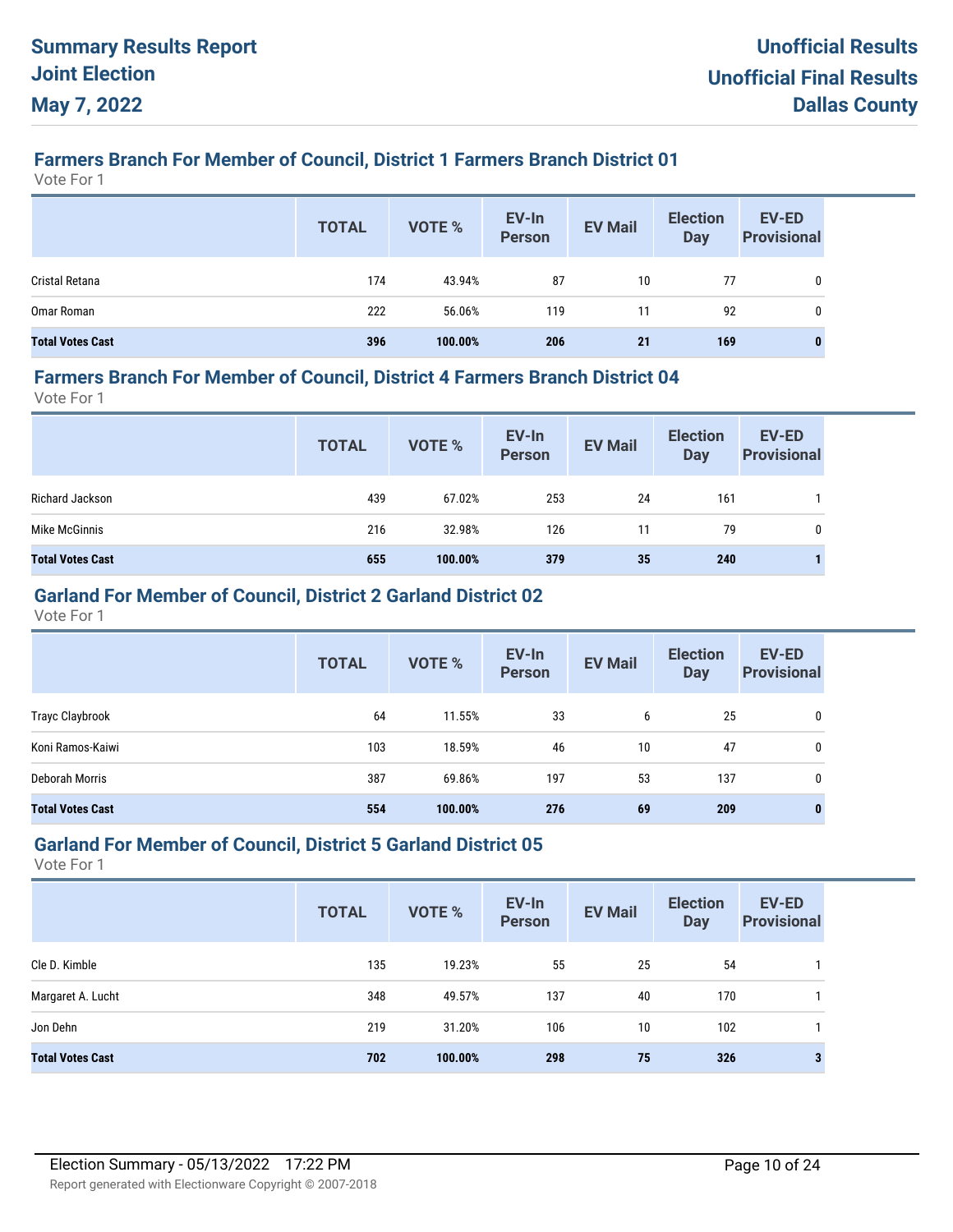**Grand Prarie Mayor Grand Prairie**

Vote For 1

|                         | <b>TOTAL</b> | <b>VOTE %</b> | EV-In<br><b>Person</b> | <b>EV Mail</b> | <b>Election</b><br><b>Day</b> | <b>EV-ED</b><br><b>Provisional</b> |
|-------------------------|--------------|---------------|------------------------|----------------|-------------------------------|------------------------------------|
| Ron Jensen              | 3,373        | 88.93%        | 1,822                  | 297            | 1,253                         |                                    |
| Rabbi DeLeslie          | 420          | 11.07%        | 200                    | 34             | 186                           | 0                                  |
| <b>Total Votes Cast</b> | 3,793        | 100.00%       | 2,022                  | 331            | 1,439                         |                                    |

#### **Grand Prarie For Member of Council, District 2 Grand Prairie District 02**

Vote For 1

|                         | <b>TOTAL</b> | <b>VOTE %</b> | EV-In<br>Person | <b>EV Mail</b> | <b>Election</b><br><b>Day</b> | EV-ED<br><b>Provisional</b> |
|-------------------------|--------------|---------------|-----------------|----------------|-------------------------------|-----------------------------|
| Jacquin Headen          | 751          | 53.64%        | 427             | 30             | 294                           | 0                           |
| Lazaro Gonzalez         | 100          | 7.14%         | 49              | 14             | 37                            | 0                           |
| Dennis King             | 549          | 39.21%        | 340             | 53             | 156                           | 0                           |
| <b>Total Votes Cast</b> | 1,400        | 100.00%       | 816             | 97             | 487                           | $\bf{0}$                    |

## **Grand Prarie For Member of Council, District 4 Grand Prairie District 04**

Vote For 1

|                         | <b>TOTAL</b> | <b>VOTE %</b> | EV-In<br>Person | <b>EV Mail</b> | <b>Election</b><br><b>Day</b> | EV-ED<br><b>Provisional</b> |
|-------------------------|--------------|---------------|-----------------|----------------|-------------------------------|-----------------------------|
| John Lopez              | 138          | 100.00%       | 62              | 19             | 57                            |                             |
| <b>Total Votes Cast</b> | 138          | 100.00%       | 62              | 19             | 57                            |                             |

#### **Hutchins Mayor Hutchins**

|                         | <b>TOTAL</b> | VOTE %  | EV-In<br>Person | <b>EV Mail</b> | <b>Election</b><br><b>Day</b> | <b>EV-ED</b><br><b>Provisional</b> |
|-------------------------|--------------|---------|-----------------|----------------|-------------------------------|------------------------------------|
| Mario Vasquez           | 121          | 51.93%  | 54              | 4              | 63                            | 0                                  |
| Demarcus Odom           | 112          | 48.07%  | 44              | 9              | 59                            | 0                                  |
| <b>Total Votes Cast</b> | 233          | 100.00% | 98              | 13             | 122                           | $\bf{0}$                           |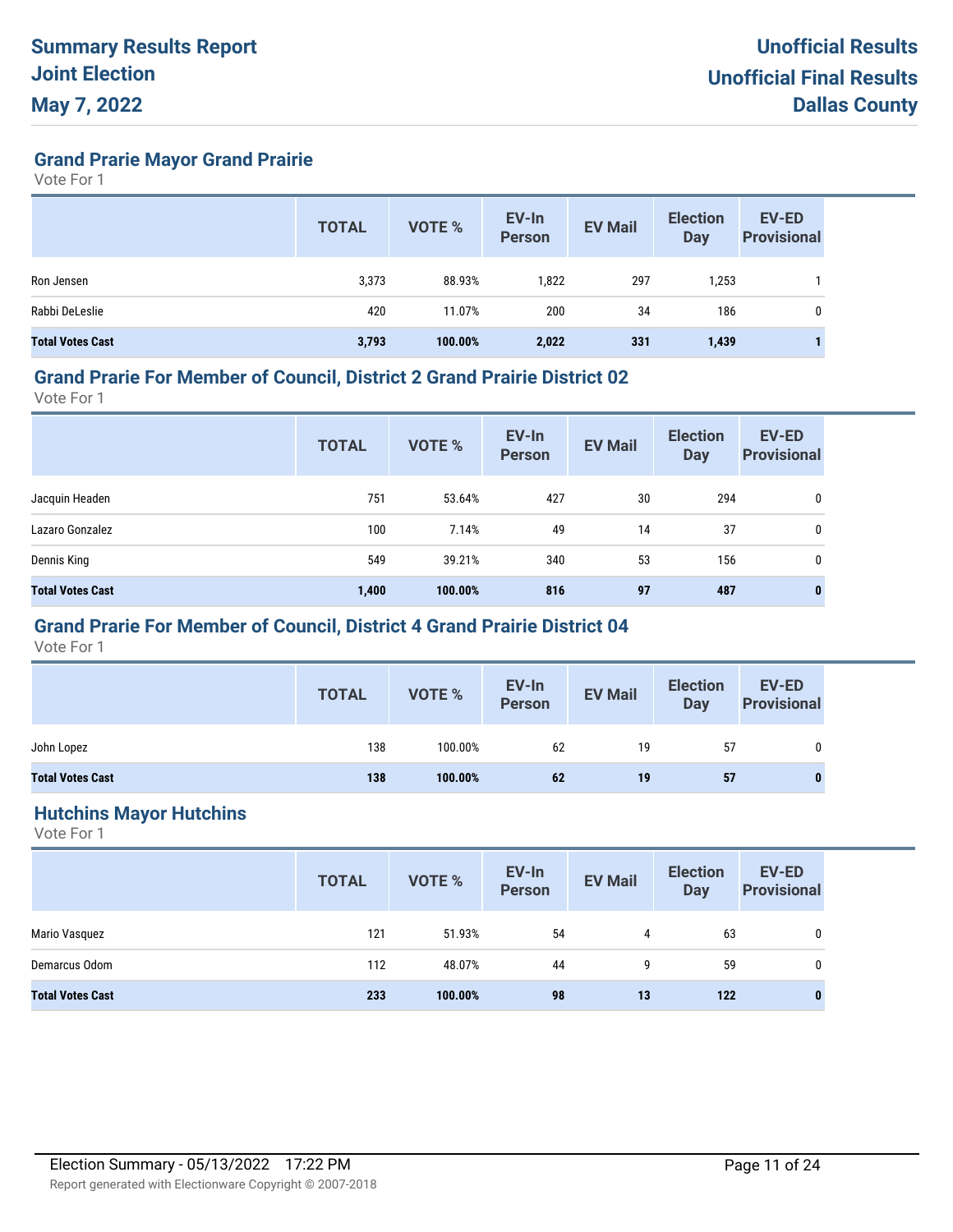**Hutchins For Member of Council Hutchins**

Vote For 2

|                         | <b>TOTAL</b> | <b>VOTE %</b> | EV-In<br><b>Person</b> | <b>EV Mail</b> | <b>Election</b><br><b>Day</b> | <b>EV-ED</b><br><b>Provisional</b> |
|-------------------------|--------------|---------------|------------------------|----------------|-------------------------------|------------------------------------|
| Brenda L. Campbell      | 143          | 40.28%        | 61                     | 12             | 70                            | 0                                  |
| <b>Steve Nichols</b>    | 108          | 30.42%        | 44                     | 4              | 60                            | 0                                  |
| <b>Gerald Hollis</b>    | 104          | 29.30%        | 42                     |                | 55                            | 0                                  |
| <b>Total Votes Cast</b> | 355          | 100.00%       | 147                    | 23             | 185                           | 0                                  |

#### **Irving For Member of Council, Single Member District 1 Irving District 01**

Vote For 1

|                         | <b>TOTAL</b> | <b>VOTE %</b> | EV-In<br><b>Person</b> | <b>EV Mail</b> | <b>Election</b><br><b>Day</b> | EV-ED<br><b>Provisional</b> |
|-------------------------|--------------|---------------|------------------------|----------------|-------------------------------|-----------------------------|
| <b>Tony Grimes</b>      | 297          | 38.87%        | 151                    | 38             | 108                           | 0                           |
| John Bloch              | 324          | 42.41%        | 158                    | 11             | 155                           | 0                           |
| <b>Ricky Lightfoot</b>  | 143          | 18.72%        | 98                     | 15             | 30                            | 0                           |
| <b>Total Votes Cast</b> | 764          | 100.00%       | 407                    | 64             | 293                           | 0                           |

## **Irving For Member of Council, Single Member District 7 Irving District 07**

Vote For 1

|                         | <b>TOTAL</b> | <b>VOTE %</b> | EV-In<br><b>Person</b> | <b>EV Mail</b> | <b>Election</b><br>Day | <b>EV-ED</b><br><b>Provisional</b> |
|-------------------------|--------------|---------------|------------------------|----------------|------------------------|------------------------------------|
| Bryan Jones             | 506          | 44.94%        | 263                    | 20             | 223                    | 0                                  |
| Kyle Taylor             | 620          | 55.06%        | 324                    | 65             | 230                    |                                    |
| <b>Total Votes Cast</b> | 1,126        | 100.00%       | 587                    | 85             | 453                    |                                    |

## **Lancaster For Member of Council, District 1 Lancaster District 01**

|                          | <b>TOTAL</b> | <b>VOTE %</b> | EV-In<br><b>Person</b> | <b>EV Mail</b> | <b>Election</b><br>Day | <b>EV-ED</b><br><b>Provisional</b> |
|--------------------------|--------------|---------------|------------------------|----------------|------------------------|------------------------------------|
| <b>Carol Strain Burk</b> | 491          | 76.72%        | 340                    | 26             | 125                    | 0                                  |
| Lawrence L. Prothro      | 149          | 23.28%        | 89                     | 11             | 49                     | 0                                  |
| <b>Total Votes Cast</b>  | 640          | 100.00%       | 429                    | 37             | 174                    | 0                                  |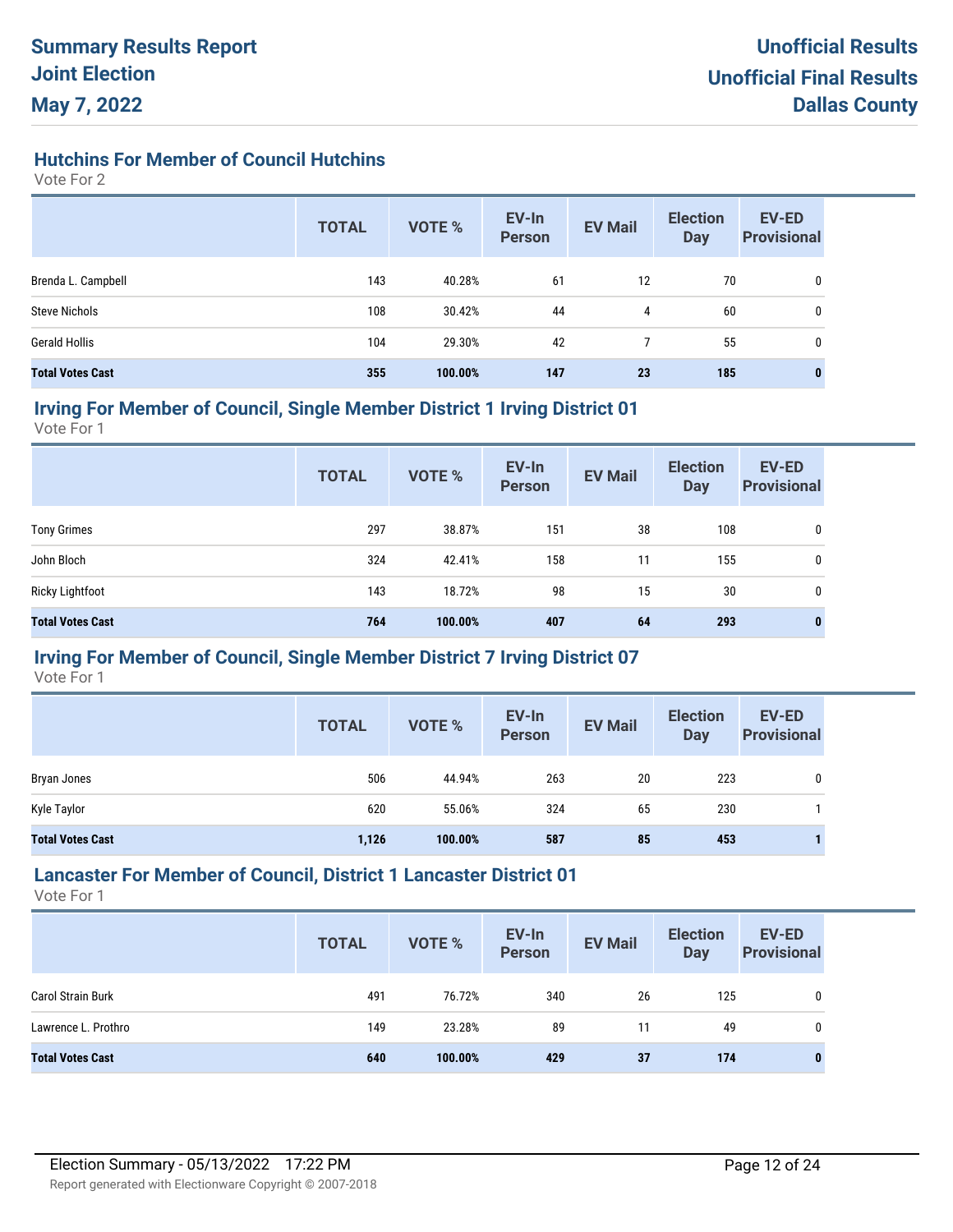# **Lewisville For Member of Council, Place 4 Lewisville**

Vote For 1

|                         | <b>TOTAL</b> | <b>VOTE %</b> | EV-In<br>Person | <b>EV Mail</b> | <b>Election</b><br><b>Day</b> | <b>EV-ED</b><br><b>Provisional</b> |
|-------------------------|--------------|---------------|-----------------|----------------|-------------------------------|------------------------------------|
| <b>Brandon Jones</b>    | Q            | 100.00%       |                 |                |                               |                                    |
| <b>Total Votes Cast</b> | a            | 100.00%       |                 |                |                               |                                    |

#### **Lewisville For Member of Council, Place 5 Lewisville**

Vote For 1

|                         | <b>TOTAL</b> | VOTE %  | EV-In<br>Person | <b>EV Mail</b> | <b>Election</b><br><b>Day</b> | EV-ED<br><b>Provisional</b> |
|-------------------------|--------------|---------|-----------------|----------------|-------------------------------|-----------------------------|
| Kristin Green           | g            | 100.00% |                 |                |                               | 0                           |
| <b>Total Votes Cast</b> | 9            | 100.00% |                 |                |                               |                             |

# **Lewisville For Member of Council, Place 6 Lewisville**

Vote For 1

|                         | <b>TOTAL</b> | VOTE %  | EV-In<br>Person | <b>EV Mail</b> | <b>Election</b><br><b>Day</b> | <b>EV-ED</b><br><b>Provisional</b> |
|-------------------------|--------------|---------|-----------------|----------------|-------------------------------|------------------------------------|
| Patrick Kelly           | 8            | 88.89%  | 6               |                |                               | 0                                  |
| <b>Tom Cottrell</b>     |              | 11.11%  |                 | 0              | 0                             | 0                                  |
| <b>Total Votes Cast</b> | 9            | 100.00% |                 |                |                               | 0                                  |

## **Rowlett Mayor Rowlett**

|                         | <b>TOTAL</b> | <b>VOTE %</b> | EV-In<br><b>Person</b> | <b>EV Mail</b> | <b>Election</b><br><b>Day</b> | <b>EV-ED</b><br><b>Provisional</b> |
|-------------------------|--------------|---------------|------------------------|----------------|-------------------------------|------------------------------------|
| Chris Kizziar           | 953          | 28.48%        | 535                    | 47             | 370                           |                                    |
| Joel R. Medina II       | 707          | 21.13%        | 367                    | 39             | 301                           | 0                                  |
| <b>Blake Margolis</b>   | 1,686        | 50.39%        | 928                    | 84             | 673                           |                                    |
| <b>Total Votes Cast</b> | 3,346        | 100.00%       | 1,830                  | 170            | 1,344                         | $\mathbf{2}$                       |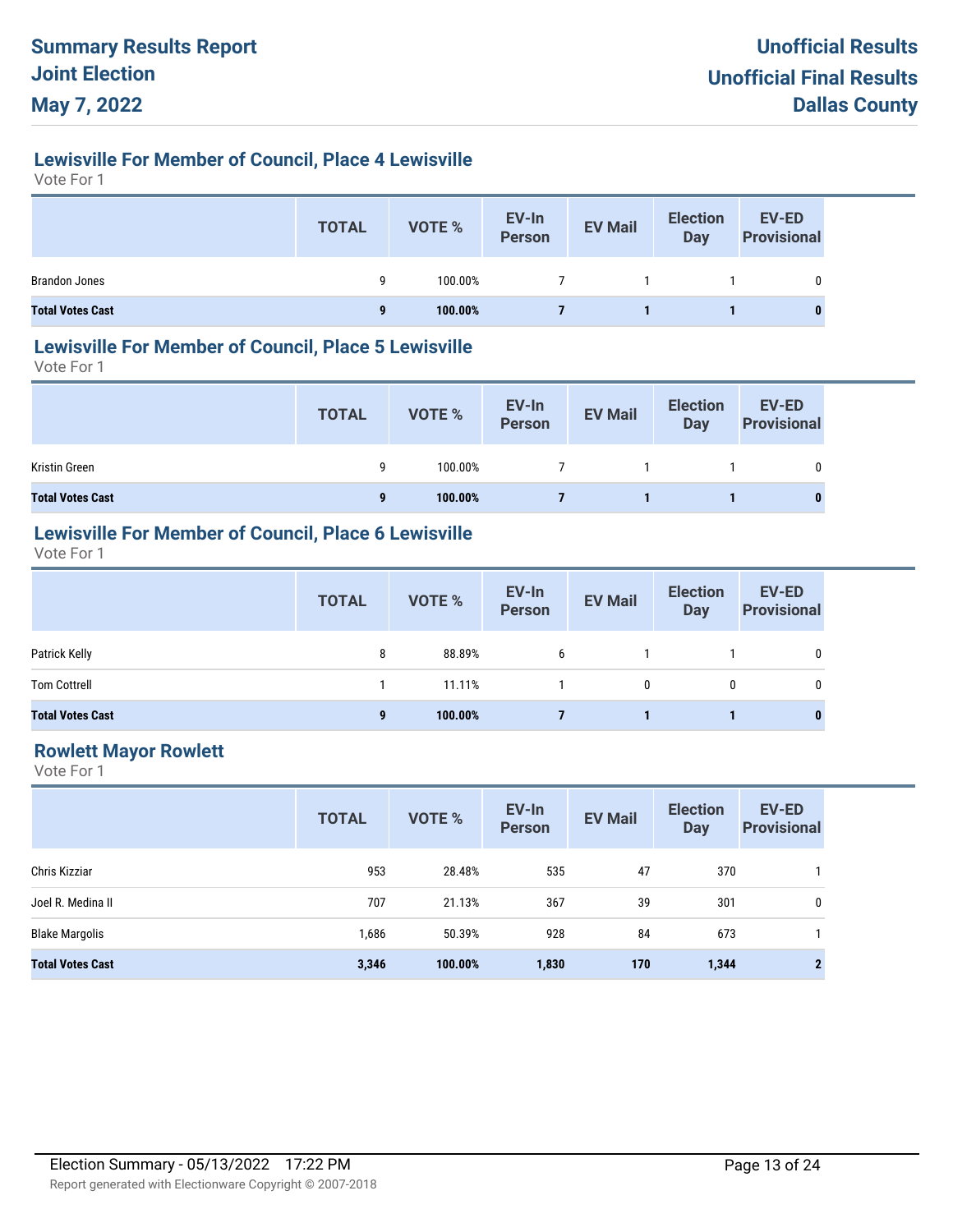# **Rowlett Councilmember, Place Two Rowlett**

Vote For 1

|                         | <b>TOTAL</b> | <b>VOTE %</b> | EV-In<br>Person | <b>EV Mail</b> | <b>Election</b><br>Day | <b>EV-ED</b><br><b>Provisional</b> |
|-------------------------|--------------|---------------|-----------------|----------------|------------------------|------------------------------------|
| Jeff Winget             | 2,795        | 100.00%       | 1,541           | 138            | 1.115                  |                                    |
| <b>Total Votes Cast</b> | 2,795        | 100.00%       | 1,541           | 138            | 1,115                  |                                    |

#### **Rowlett Councilmember, Place Four Rowlett**

Vote For 1

|                         | <b>TOTAL</b> | VOTE %  | EV-In<br>Person | <b>EV Mail</b> | <b>Election</b><br>Day | <b>EV-ED</b><br><b>Provisional</b> |
|-------------------------|--------------|---------|-----------------|----------------|------------------------|------------------------------------|
| Mike Britton            | 1,680        | 53.47%  | 954             | 62             | 663                    |                                    |
| Whitney P. Laning       | 1,462        | 46.53%  | 795             | 97             | 569                    |                                    |
| <b>Total Votes Cast</b> | 3,142        | 100.00% | 1,749           | 159            | 1,232                  | $\mathbf{2}$                       |

### **Rowlett Councilmember, Place Six Rowlett**

Vote For 1

|                         | <b>TOTAL</b> | VOTE %  | EV-In<br>Person | <b>EV Mail</b> | <b>Election</b><br>Day | <b>EV-ED</b><br><b>Provisional</b> |
|-------------------------|--------------|---------|-----------------|----------------|------------------------|------------------------------------|
| Rebecca J. Day          | 1,292        | 42.49%  | 655             | 72             | 564                    |                                    |
| Debra (Deb) Shinder     | 1.749        | 57.51%  | 1.024           | 87             | 637                    |                                    |
| <b>Total Votes Cast</b> | 3,041        | 100.00% | 1,679           | 159            | 1,201                  | $\mathbf{2}$                       |

## **Rowlett Councilmember Place 1 Unexpired Term Rowlett**

|                         | <b>TOTAL</b> | <b>VOTE %</b> | EV-In<br><b>Person</b> | <b>EV Mail</b> | <b>Election</b><br><b>Day</b> | <b>EV-ED</b><br><b>Provisional</b> |
|-------------------------|--------------|---------------|------------------------|----------------|-------------------------------|------------------------------------|
| Brian Galuardi          | 1,531        | 51.34%        | 909                    | 71             | 551                           | 0                                  |
| Stephanie Higgins       | 1,451        | 48.66%        | 751                    | 88             | 611                           |                                    |
| <b>Total Votes Cast</b> | 2,982        | 100.00%       | 1,660                  | 159            | 1,162                         |                                    |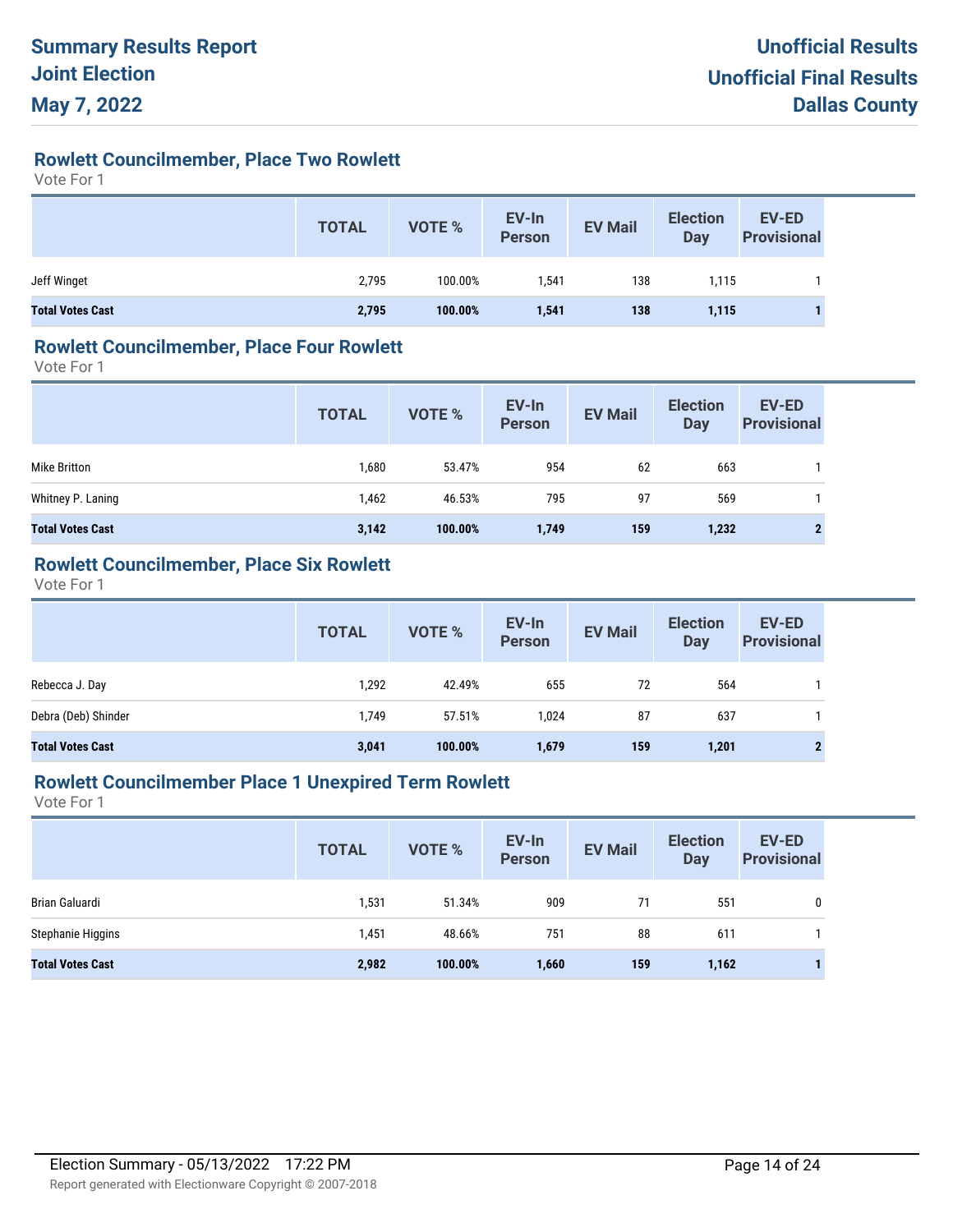#### **Sachse Mayor Sachse**

Vote For 1

|                         | <b>TOTAL</b> | <b>VOTE %</b> | EV-In<br>Person | <b>EV Mail</b>  | <b>Election</b><br><b>Day</b> | <b>EV-ED</b><br><b>Provisional</b> |
|-------------------------|--------------|---------------|-----------------|-----------------|-------------------------------|------------------------------------|
| <b>Teddy Kinzer</b>     | 528          | 48.93%        | 325             | 8               | 195                           | 0                                  |
| Jeff Bickerstaff        | 551          | 51.07%        | 318             | 22              | 211                           | 0                                  |
| <b>Total Votes Cast</b> | 1,079        | 100.00%       | 643             | 30 <sub>2</sub> | 406                           | $\bf{0}$                           |

#### **Sachse For Member of Council, Place 5 Sachse**

Vote For 1

|                         | <b>TOTAL</b> | VOTE %  | EV-In<br>Person | <b>EV Mail</b> | <b>Election</b><br><b>Day</b> | EV-ED<br><b>Provisional</b> |
|-------------------------|--------------|---------|-----------------|----------------|-------------------------------|-----------------------------|
| Lindsay Buhler          | 644          | 63.20%  | 383             | 21             | 240                           | 0                           |
| Spencer Hauenstein      | 375          | 36.80%  | 223             | 8              | 144                           | $\mathbf{0}$                |
| <b>Total Votes Cast</b> | 1,019        | 100.00% | 606             | 29             | 384                           | 0                           |

## **Sachse For Member of Council, Place 6 Sachse**

Vote For 1

|                         | <b>TOTAL</b> | <b>VOTE %</b> | EV-In<br>Person | <b>EV Mail</b> | <b>Election</b><br><b>Day</b> | <b>EV-ED</b><br><b>Provisional</b> |
|-------------------------|--------------|---------------|-----------------|----------------|-------------------------------|------------------------------------|
| Matt Prestenberg        | 586          | 59.13%        | 375             | 12             | 199                           | 0                                  |
| Adrian Rodriguez        | 405          | 40.87%        | 222             | 17             | 166                           | 0                                  |
| <b>Total Votes Cast</b> | 991          | 100.00%       | 597             | 29             | 365                           | 0                                  |

#### **Wilmer For Member of Council Wilmer**

|                         | <b>TOTAL</b> | <b>VOTE %</b> | EV-In<br><b>Person</b> | <b>EV Mail</b> | <b>Election</b><br><b>Day</b> | EV-ED<br><b>Provisional</b> |
|-------------------------|--------------|---------------|------------------------|----------------|-------------------------------|-----------------------------|
| Melissa Ramirez         | 64           | 19.94%        | 22                     | 0              | 42                            | 0                           |
| Pamela Wash             | 97           | 30.22%        | 37                     | 5              | 55                            | 0                           |
| Laura Jacobs            | 92           | 28.66%        | 34                     | 5              | 53                            | 0                           |
| Sergio Campos           | 68           | 21.18%        | 24                     |                | 43                            | 0                           |
| <b>Total Votes Cast</b> | 321          | 100.00%       | 117                    | 11             | 193                           | $\bf{0}$                    |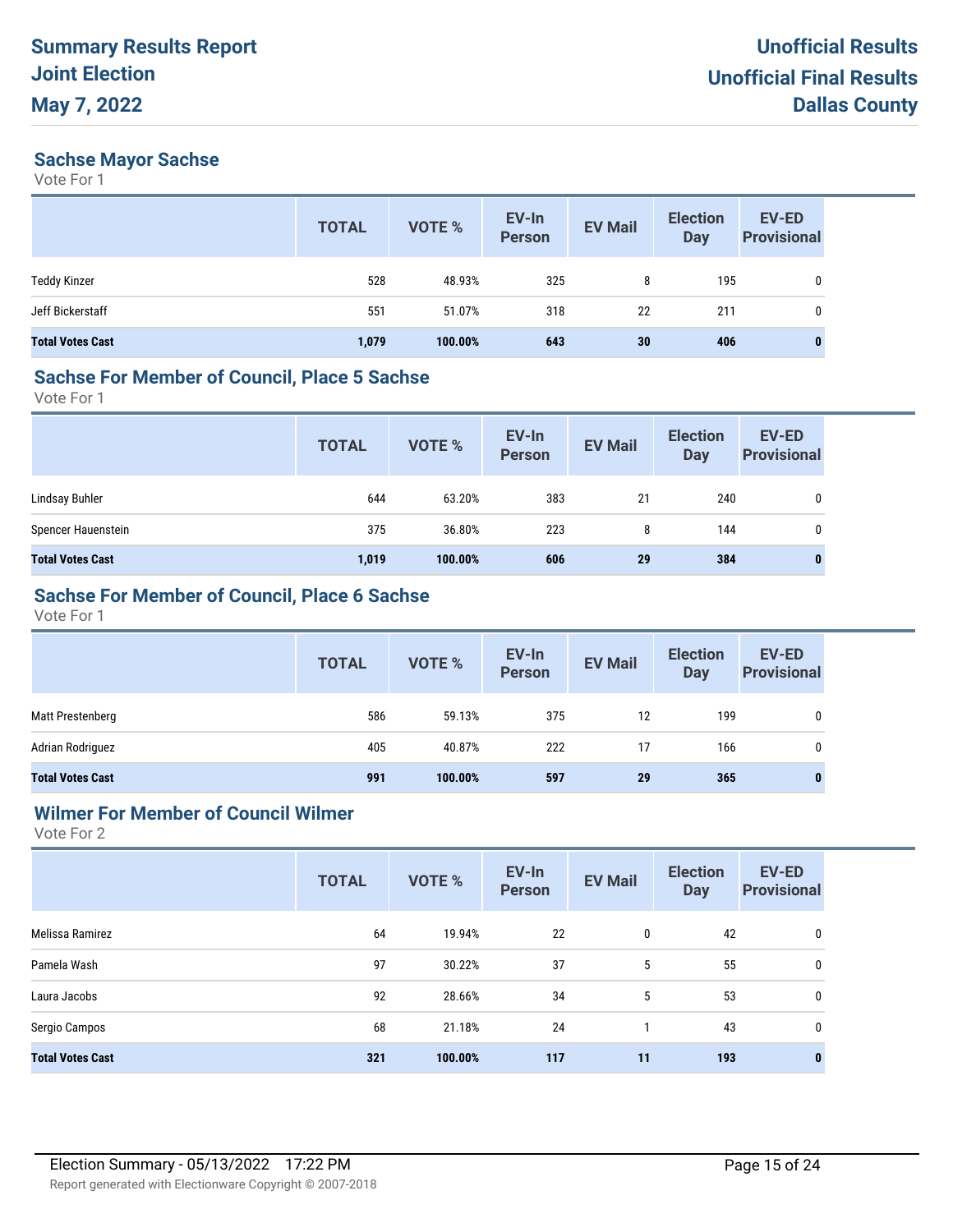## **Wilmer Proposition A**

Vote For 1

|                         | <b>TOTAL</b> | <b>VOTE %</b> | EV-In<br>Person | <b>EV Mail</b> | <b>Election</b><br><b>Day</b> | <b>EV-ED</b><br><b>Provisional</b> |
|-------------------------|--------------|---------------|-----------------|----------------|-------------------------------|------------------------------------|
| Yes                     | 148          | 88.62%        | 56              | 6              | 86                            | 0                                  |
| No                      | 19           | 11.38%        | 4               | 0              | 15                            | 0                                  |
| <b>Total Votes Cast</b> | 167          | 100.00%       | 60              | 6              | 101                           | $\bf{0}$                           |

#### **Carrollton-Farmers Branch For Member(s) of Board of Trustees Carroll-Farmers Branch ISD** Vote For 3

|                         | <b>TOTAL</b> | VOTE %  | EV-In<br><b>Person</b> | <b>EV Mail</b> | <b>Election</b><br><b>Day</b> | <b>EV-ED</b><br><b>Provisional</b> |
|-------------------------|--------------|---------|------------------------|----------------|-------------------------------|------------------------------------|
| James Allen             | 652          | 5.59%   | 353                    | 111            | 188                           | $\pmb{0}$                          |
| James Allen             | 277          | 2.38%   | 165                    | $30\,$         | 81                            | $\mathbf{1}$                       |
| James Allen             | 287          | 2.46%   | 163                    | 31             | 93                            | 0                                  |
| Ileana Garza-Rojas      | 1,176        | 10.09%  | 571                    | 142            | 462                           | 1                                  |
| Ileana Garza-Rojas      | 772          | 6.62%   | 378                    | 67             | 327                           | 0                                  |
| Ileana Garza-Rojas      | 822          | 7.05%   | 404                    | 55             | 363                           | 0                                  |
| Kim Brady               | 1,307        | 11.21%  | 654                    | 207            | 444                           | 2                                  |
| Kim Brady               | 860          | 7.38%   | 440                    | 74             | 344                           | $\overline{2}$                     |
| Kim Brady               | 784          | 6.72%   | 418                    | 51             | 313                           | 2                                  |
| <b>Tara Hrbacek</b>     | 1,608        | 13.79%  | 829                    | 201            | 577                           | $\mathbf{1}$                       |
| <b>Tara Hrbacek</b>     | 449          | 3.85%   | 238                    | 57             | 154                           | 0                                  |
| <b>Tara Hrbacek</b>     | 384          | 3.29%   | 201                    | 59             | 123                           | $\mathbf{1}$                       |
| Randy Schackmann        | 1,245        | 10.68%  | 632                    | 188            | 423                           | $\overline{2}$                     |
| Randy Schackmann        | 606          | 5.20%   | 350                    | 47             | 207                           | $\overline{2}$                     |
| Randy Schackmann        | 431          | 3.70%   | 256                    | 39             | 135                           | 1                                  |
| <b>Total Votes Cast</b> | 11,660       | 100.00% | 6,052                  | 1,359          | 4,234                         | 15                                 |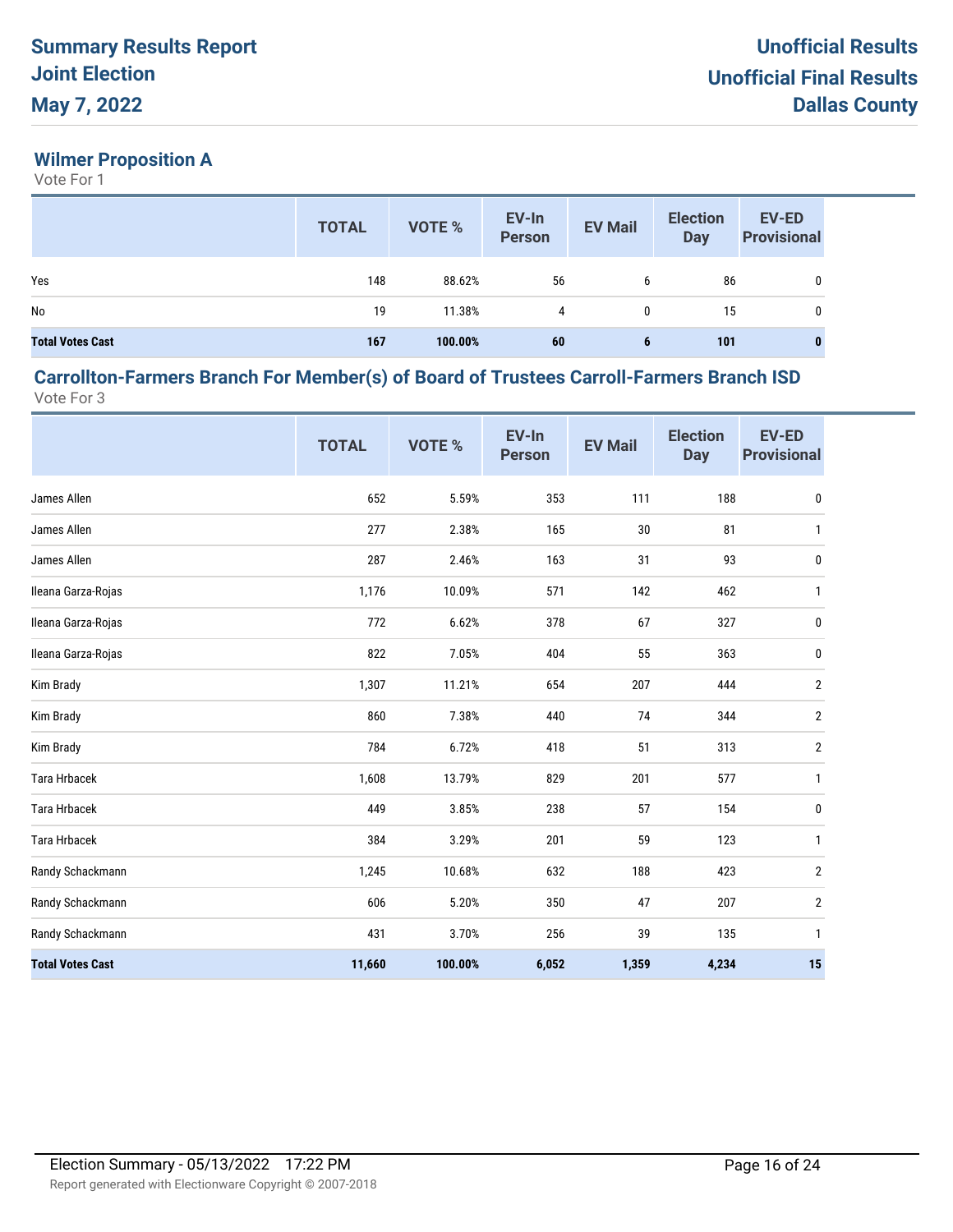# **Cedar Hill ISD For Member of Board of Trustees, Place 1 Cedar Hill ISD**

Vote For 1

|                         | <b>TOTAL</b> | VOTE %  | EV-In<br>Person | <b>EV Mail</b> | <b>Election</b><br><b>Day</b> | <b>EV-ED</b><br><b>Provisional</b> |
|-------------------------|--------------|---------|-----------------|----------------|-------------------------------|------------------------------------|
| Gayle A. Sims           | l,475        | 100.00% | 731             | 190            | 554                           |                                    |
| <b>Total Votes Cast</b> | 1,475        | 100.00% | 731             | 190            | 554                           | 0                                  |

#### **Cedar Hill ISD For Member of Board of Trustees, Place 2 Cedar Hill ISD**

Vote For 1

|                         | <b>TOTAL</b> | <b>VOTE %</b> | EV-In<br><b>Person</b> | <b>EV Mail</b> | <b>Election</b><br><b>Day</b> | <b>EV-ED</b><br><b>Provisional</b> |
|-------------------------|--------------|---------------|------------------------|----------------|-------------------------------|------------------------------------|
| DeAundra Hurd           | 698          | 46.97%        | 343                    | 93             | 262                           | 0                                  |
| Carma Morgan            | 788          | 53.03%        | 382                    | 92             | 314                           | 0                                  |
| <b>Total Votes Cast</b> | 1,486        | 100.00%       | 725                    | 185            | 576                           |                                    |

#### **Coppell ISD For Member of Board of Trustees, Place 1 Coppell ISD**

Vote For 1

|                         | <b>TOTAL</b> | VOTE %  | EV-In<br><b>Person</b> | <b>EV Mail</b> | <b>Election</b><br><b>Day</b> | <b>EV-ED</b><br><b>Provisional</b> |
|-------------------------|--------------|---------|------------------------|----------------|-------------------------------|------------------------------------|
| Leigh Walker            | 3,699        | 100.00% | 2,328                  | 170            | 1,199                         |                                    |
| <b>Total Votes Cast</b> | 3,699        | 100.00% | 2,328                  | 170            | 1,199                         |                                    |

### **Coppell ISD For Member of Board of Trustees, Place 2 Coppell ISD**

Vote For 1

|                         | <b>TOTAL</b> | VOTE %  | EV-In<br><b>Person</b> | <b>EV Mail</b> | <b>Election</b><br><b>Day</b> | EV-ED<br><b>Provisional</b> |
|-------------------------|--------------|---------|------------------------|----------------|-------------------------------|-----------------------------|
| Manish Sethi            | 3,527        | 100.00% | 2,210                  | 160            | 1.156                         |                             |
| <b>Total Votes Cast</b> | 3,527        | 100.00% | 2,210                  | 160            | 1,156                         |                             |

#### **Coppell ISD For Member of Board of Trustees, Place 3 Coppell ISD**

|                            | <b>TOTAL</b> | <b>VOTE %</b> | EV-In<br><b>Person</b> | <b>EV Mail</b> | <b>Election</b><br>Day | <b>EV-ED</b><br><b>Provisional</b> |
|----------------------------|--------------|---------------|------------------------|----------------|------------------------|------------------------------------|
| <b>Carol Lacey McGuire</b> | 1,668        | 35.44%        | 927                    | 92             | 647                    | $\overline{2}$                     |
| Anthony Hill               | 3,039        | 64.56%        | 1,951                  | 112            | 974                    | 2                                  |
| <b>Total Votes Cast</b>    | 4,707        | 100.00%       | 2,878                  | 204            | 1,621                  | $\mathbf{A}$                       |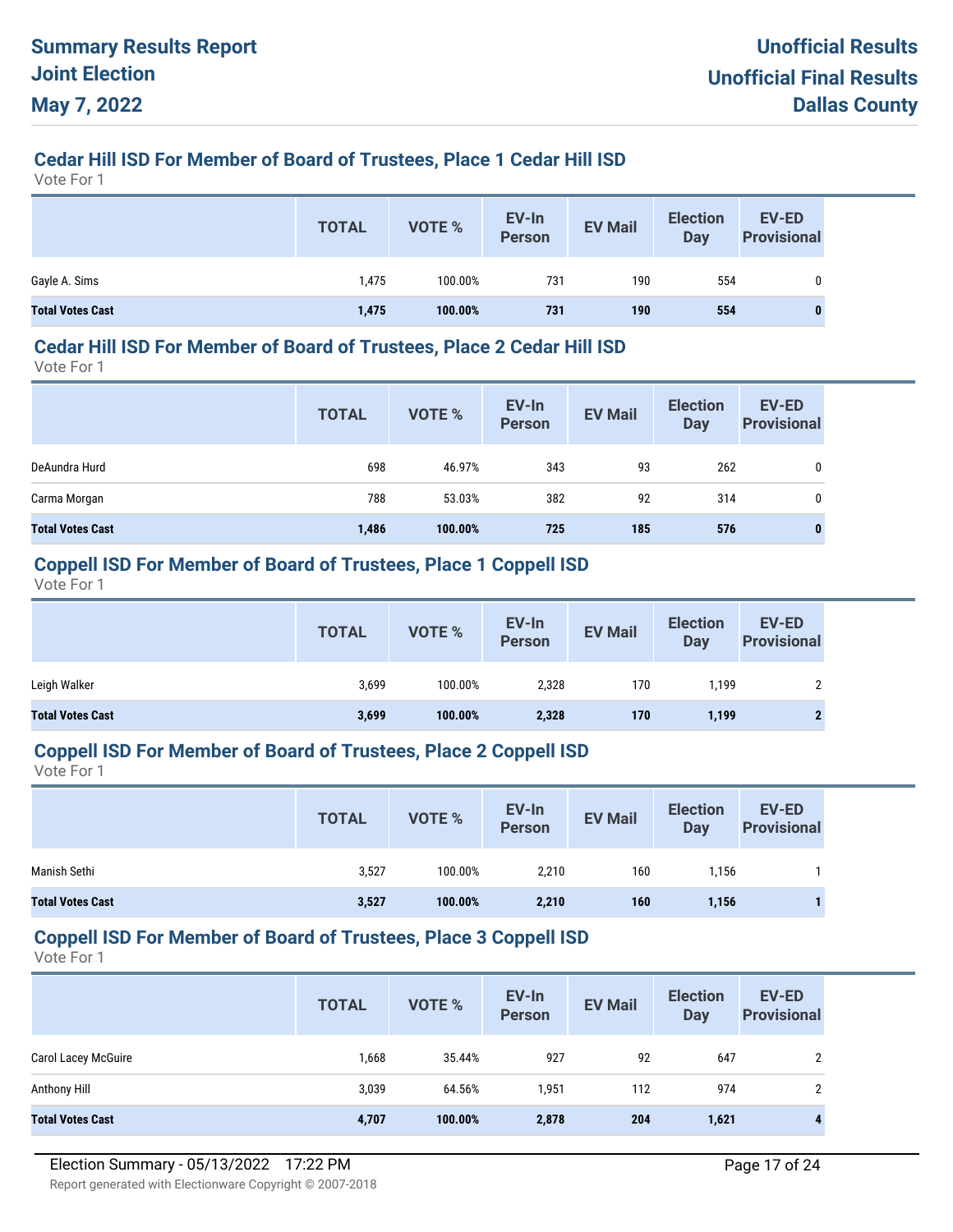## **Dallas ISD For Member of Board of Trustees, District 4 Dallas District 4**

Vote For 1

|                         | <b>TOTAL</b> | VOTE %  | EV-In<br>Person | <b>EV Mail</b> | <b>Election</b><br><b>Day</b> | EV-ED<br><b>Provisional</b> |
|-------------------------|--------------|---------|-----------------|----------------|-------------------------------|-----------------------------|
| Camile D. White         | 489          | 51.69%  | 176             | 94             | 219                           |                             |
| Karla Garcia            | 457          | 48.31%  | 136             | 64             | 256                           |                             |
| <b>Total Votes Cast</b> | 946          | 100.00% | 312             | 158            | 475                           |                             |

#### **Desoto ISD For Member of Board of Trustees, Place 1 Desoto ISD**

Vote For 1

|                         | <b>TOTAL</b> | <b>VOTE %</b> | EV-In<br><b>Person</b> | <b>EV Mail</b> | <b>Election</b><br><b>Day</b> | <b>EV-ED</b><br><b>Provisional</b> |
|-------------------------|--------------|---------------|------------------------|----------------|-------------------------------|------------------------------------|
| Cynthia Watson-Banks    | 1,437        | 40.07%        | 895                    | 173            | 368                           |                                    |
| Shanta Duren            | 774          | 21.58%        | 409                    | 78             | 287                           | $\mathbf{0}$                       |
| Rickyl' Wesson          | 1,375        | 38.34%        | 802                    | 100            | 472                           |                                    |
| <b>Total Votes Cast</b> | 3,586        | 100.00%       | 2,106                  | 351            | 1,127                         |                                    |

# **Desoto ISD For Member of Board of Trustees, Place 2 Desoto ISD**

Vote For 1

|                         | <b>TOTAL</b> | VOTE %  | EV-In<br><b>Person</b> | <b>EV Mail</b> | <b>Election</b><br><b>Day</b> | <b>EV-ED</b><br><b>Provisional</b> |
|-------------------------|--------------|---------|------------------------|----------------|-------------------------------|------------------------------------|
| Terrence M. Gore        | 1,259        | 35.49%  | 694                    | 134            | 431                           | $\mathbf{0}$                       |
| Chasiti McKissic        | 2,288        | 64.51%  | 1,388                  | 207            | 691                           | 2                                  |
| <b>Total Votes Cast</b> | 3,547        | 100.00% | 2,082                  | 341            | 1,122                         | $\mathbf{2}$                       |

#### **Duncanville ISD For Member of Board of Trustees, Place 1 Duncanville ISD**

|                            | <b>TOTAL</b> | <b>VOTE %</b> | EV-In<br>Person | <b>EV Mail</b> | <b>Election</b><br>Day | <b>EV-ED</b><br><b>Provisional</b> |
|----------------------------|--------------|---------------|-----------------|----------------|------------------------|------------------------------------|
| Tom Kennedy                | 1,714        | 46.72%        | 1,012           | 143            | 556                    | 3                                  |
| Jacqueline (Jackie) Culton | 1,955        | 53.28%        | 1.149           | 193            | 607                    | 6                                  |
| <b>Total Votes Cast</b>    | 3,669        | 100.00%       | 2,161           | 336            | 1,163                  |                                    |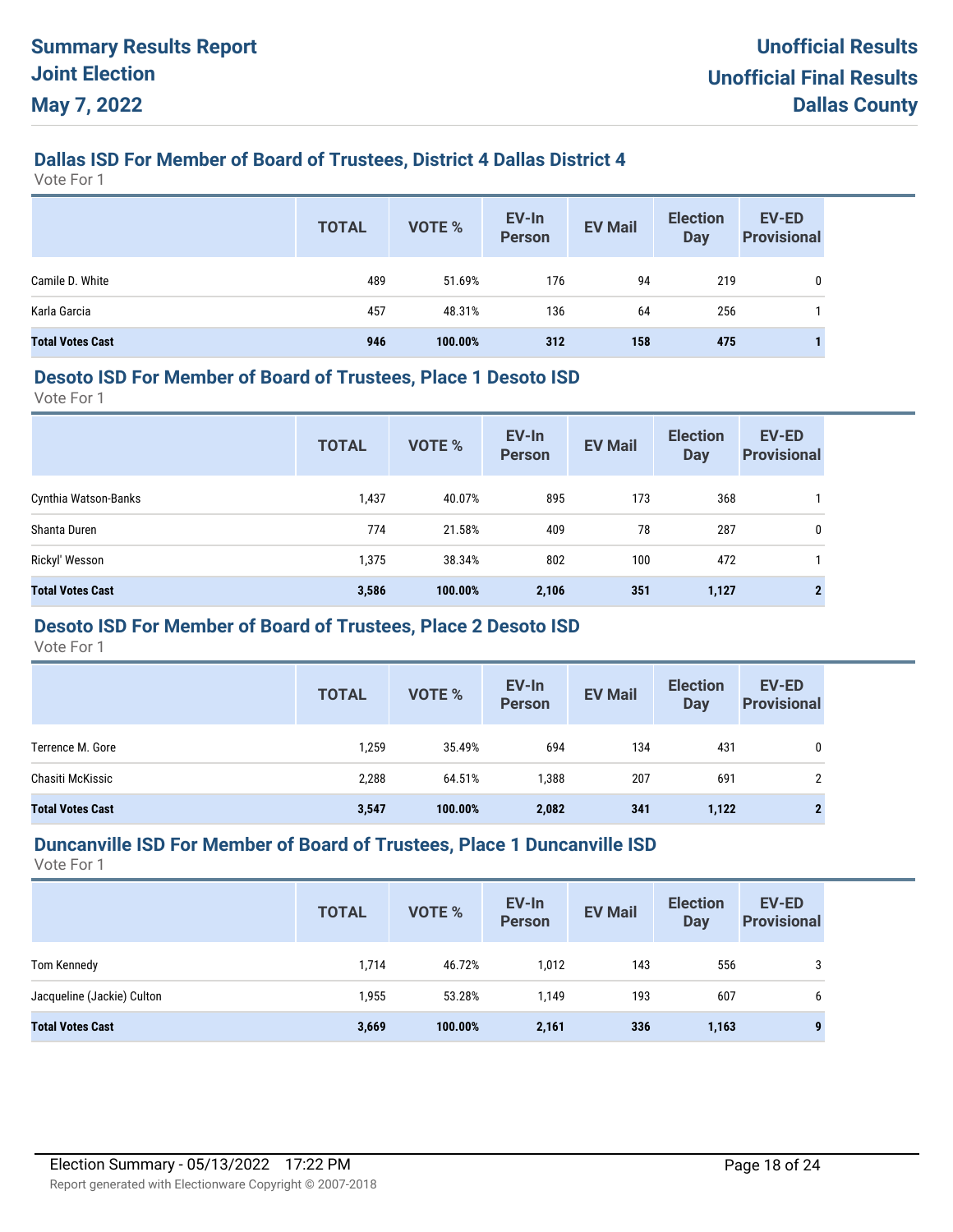# **Duncanville ISD For Member of Board of Trustees, Place 2 Duncanville ISD**

Vote For 1

|                         | <b>TOTAL</b> | <b>VOTE %</b> | EV-In<br><b>Person</b> | <b>EV Mail</b> | <b>Election</b><br>Day | <b>EV-ED</b><br><b>Provisional</b> |
|-------------------------|--------------|---------------|------------------------|----------------|------------------------|------------------------------------|
| Coach Phil McNeely      | 3,274        | 100.00%       | 1,927                  | 306            | 1,032                  | 9                                  |
| <b>Total Votes Cast</b> | 3,274        | 100.00%       | 1,927                  | 306            | 1,032                  | 9                                  |

#### **Duncanville ISD For Member of Board of Trustees, Place 3 Duncanville ISD**

Vote For 1

|                         | <b>TOTAL</b> | VOTE %  | EV-In<br>Person | <b>EV Mail</b> | <b>Election</b><br>Day | <b>EV-ED</b><br><b>Provisional</b> |
|-------------------------|--------------|---------|-----------------|----------------|------------------------|------------------------------------|
| Janet Veracruz          | 3,124        | 100.00% | 1,832           | 298            | 986                    | 8                                  |
| <b>Total Votes Cast</b> | 3,124        | 100.00% | 1,832           | 298            | 986                    | $\bullet$<br>$\bullet$             |

# **Ferris ISD Proposition A Ferris ISD**

Vote For 1

|                         | <b>TOTAL</b> | VOTE %  | EV-In<br>Person | <b>EV Mail</b> | <b>Election</b><br>Day | <b>EV-ED</b><br><b>Provisional</b> |
|-------------------------|--------------|---------|-----------------|----------------|------------------------|------------------------------------|
| For                     | ົ            | 40.00%  |                 | 0              |                        |                                    |
| Against                 | 3            | 60.00%  | $\mathbf{0}$    | $\mathbf{0}$   |                        |                                    |
| <b>Total Votes Cast</b> | 5            | 100.00% |                 | 0              | 4                      | 0                                  |

## **Ferris ISD Proposition B Ferris ISD**

|                         | <b>TOTAL</b> | <b>VOTE %</b> | EV-In<br>Person | <b>EV Mail</b> | <b>Election</b><br>Day | EV-ED<br><b>Provisional</b> |
|-------------------------|--------------|---------------|-----------------|----------------|------------------------|-----------------------------|
| For                     | 2            | 40.00%        |                 | $\mathbf{0}$   |                        | 0                           |
| Against                 | 3            | 60.00%        | $\mathbf{0}$    | 0              | 3                      | 0                           |
| <b>Total Votes Cast</b> | 5            | 100.00%       |                 | $\bf{0}$       | 4                      | 0                           |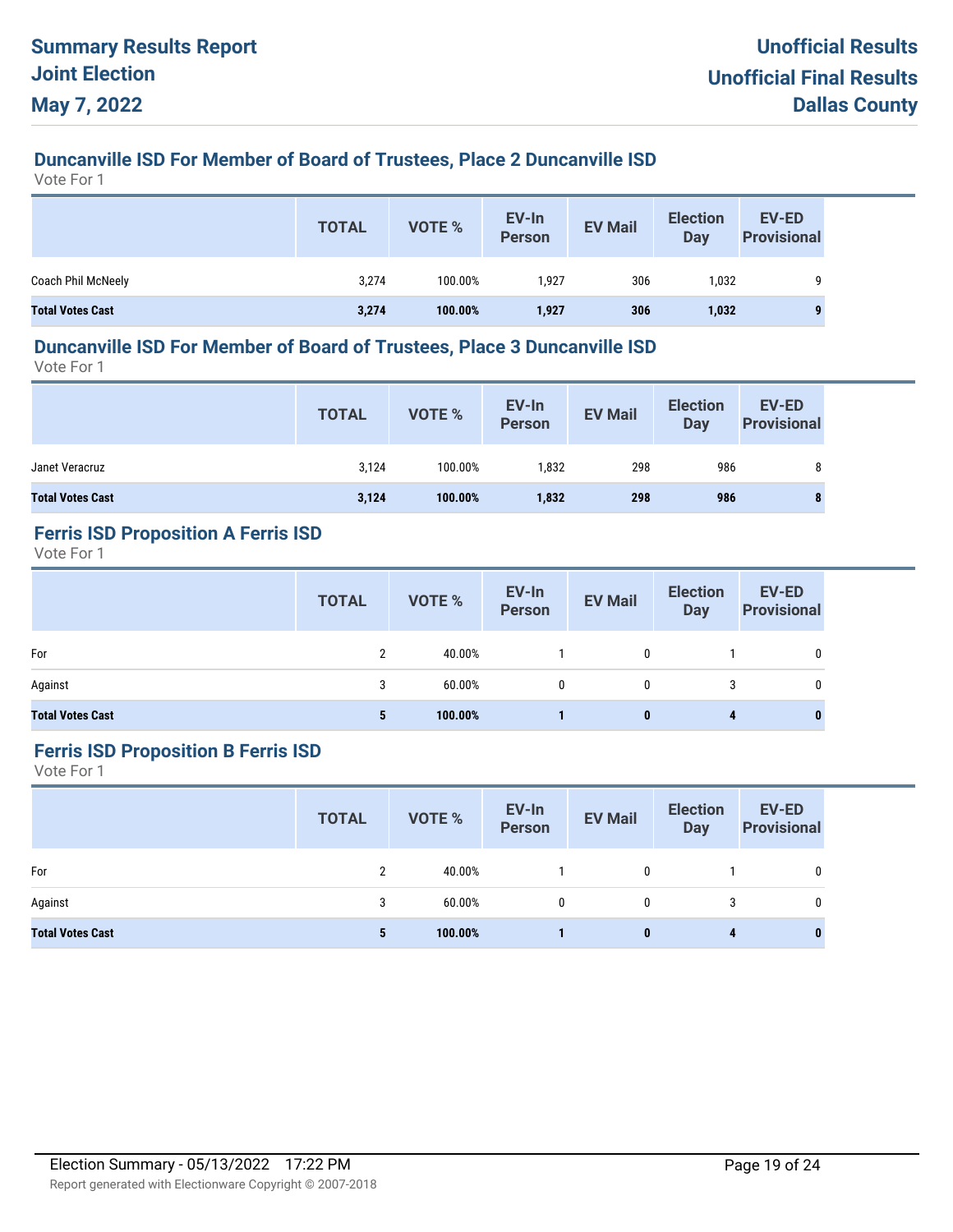**Ferris ISD Proposition C Ferris ISD**

Vote For 1

|                         | <b>TOTAL</b> | <b>VOTE %</b> | EV-In<br>Person | <b>EV Mail</b> | <b>Election</b><br>Day | <b>EV-ED</b><br><b>Provisional</b> |
|-------------------------|--------------|---------------|-----------------|----------------|------------------------|------------------------------------|
| For                     |              | 20.00%        | 0               |                |                        | 0                                  |
| Against                 | 4            | 80.00%        |                 | 0              | 3                      | 0                                  |
| <b>Total Votes Cast</b> | 5            | 100.00%       |                 | 0              | 4                      | 0                                  |

#### **Garland ISD For Member of Board of Trustees, Place 1 Garland ISD**

Vote For 1

|                         | <b>TOTAL</b> | <b>VOTE %</b> | EV-In<br>Person | <b>EV Mail</b> | <b>Election</b><br>Day | <b>EV-ED</b><br><b>Provisional</b> |
|-------------------------|--------------|---------------|-----------------|----------------|------------------------|------------------------------------|
| <b>Bob Duckworth</b>    | 3,732        | 40.24%        | 1,856           | 382            | 1,491                  | 3                                  |
| Larry Glick             | 5,542        | 59.76%        | 2,832           | 562            | 2,143                  | 5                                  |
| <b>Total Votes Cast</b> | 9,274        | 100.00%       | 4,688           | 944            | 3,634                  | 8                                  |

## **Garland ISD For Member of Board of Trustees, Place 2 Garland ISD**

Vote For 1

|                         | <b>TOTAL</b> | VOTE %  | EV-In<br>Person | <b>EV Mail</b> | <b>Election</b><br><b>Day</b> | EV-ED<br><b>Provisional</b> |
|-------------------------|--------------|---------|-----------------|----------------|-------------------------------|-----------------------------|
| Johnny Beach            | 7,869        | 100.00% | 3,982           | 807            | 3,074                         | b                           |
| <b>Total Votes Cast</b> | 7,869        | 100.00% | 3,982           | 807            | 3,074                         |                             |

#### **Garland ISD For Member of Board of Trustees, Place 3 Garland ISD**

|                         | <b>TOTAL</b> | <b>VOTE %</b> | EV-In<br><b>Person</b> | <b>EV Mail</b> | <b>Election</b><br>Day | <b>EV-ED</b><br><b>Provisional</b> |
|-------------------------|--------------|---------------|------------------------|----------------|------------------------|------------------------------------|
| Linda Griffin           | 7,756        | 100.00%       | 3,903                  | 840            | 3,008                  |                                    |
| <b>Total Votes Cast</b> | 7,756        | 100.00%       | 3,903                  | 840            | 3,008                  | Ð                                  |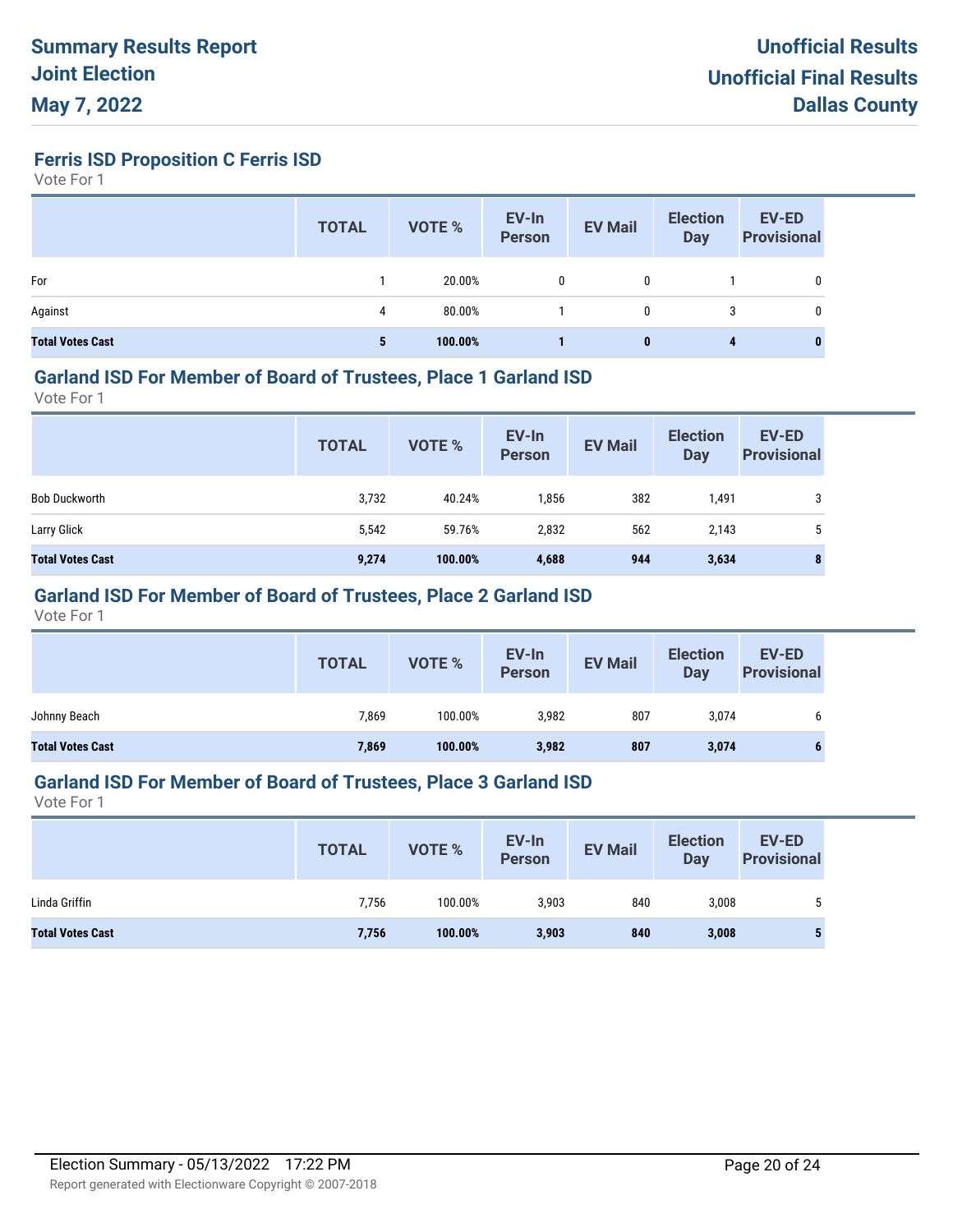# **Grand Prairie ISD For Member of Board of Trustees, Place 7, At Large Grand Prairie ISD**

Vote For 1

|                         | <b>TOTAL</b> | <b>VOTE %</b> | EV-In<br><b>Person</b> | <b>EV Mail</b> | <b>Election</b><br><b>Day</b> | <b>EV-ED</b><br><b>Provisional</b> |
|-------------------------|--------------|---------------|------------------------|----------------|-------------------------------|------------------------------------|
| Amber Moffitt           | 1,369        | 39.70%        | 724                    | 114            | 531                           | 0                                  |
| <b>Burke Hall</b>       | 1,342        | 38.92%        | 726                    | 100            | 515                           |                                    |
| Patty Harris            | 737          | 21.37%        | 403                    | 64             | 270                           | 0                                  |
| <b>Total Votes Cast</b> | 3,448        | 100.00%       | 1,853                  | 278            | 1,316                         |                                    |

#### **Grand Prairie ISD For Member of Board of Trustees, District 6 Grand Prairie Dist 6**

Vote For 1

|                         | <b>TOTAL</b> | VOTE %  | EV-In<br>Person | <b>EV Mail</b> | <b>Election</b><br>Day | <b>EV-ED</b><br><b>Provisional</b> |
|-------------------------|--------------|---------|-----------------|----------------|------------------------|------------------------------------|
| <b>Chris Riddick</b>    | 607          | 41.78%  | 331             | 37             | 239                    | 0                                  |
| <b>Emily Liles</b>      | 846          | 58.22%  | 552             | 37             | 257                    | 0                                  |
| <b>Total Votes Cast</b> | 1,453        | 100.00% | 883             | 74             | 496                    | $\mathbf{0}$                       |

## **Highland Park ISD For Member of Board of Trustees, Place 3 Highland Park ISD**

Vote For 1

|                         | <b>TOTAL</b> | VOTE %  | EV-In<br>Person | <b>EV Mail</b> | <b>Election</b><br>Day | <b>EV-ED</b><br><b>Provisional</b> |
|-------------------------|--------------|---------|-----------------|----------------|------------------------|------------------------------------|
| <b>Bryce Benson</b>     | 6.324        | 100.00% | 4.307           | 203            | .807                   |                                    |
| <b>Total Votes Cast</b> | 6,324        | 100.00% | 4,307           | 203            | 1,807                  |                                    |

#### **Highland Park ISD For Member of Board of Trustees, Place 4 Highland Park ISD**

|                         | <b>TOTAL</b> | VOTE %  | EV-In<br><b>Person</b> | <b>EV Mail</b> | <b>Election</b><br><b>Day</b> | <b>EV-ED</b><br><b>Provisional</b> |
|-------------------------|--------------|---------|------------------------|----------------|-------------------------------|------------------------------------|
| Jae Ellis               | 4,184        | 50.87%  | 2,877                  | 178            | 1,122                         |                                    |
| <b>Tyler Beeson</b>     | 4,041        | 49.13%  | 2,621                  | 109            | 1,307                         | 4                                  |
| <b>Total Votes Cast</b> | 8,225        | 100.00% | 5,498                  | 287            | 2,429                         | 11                                 |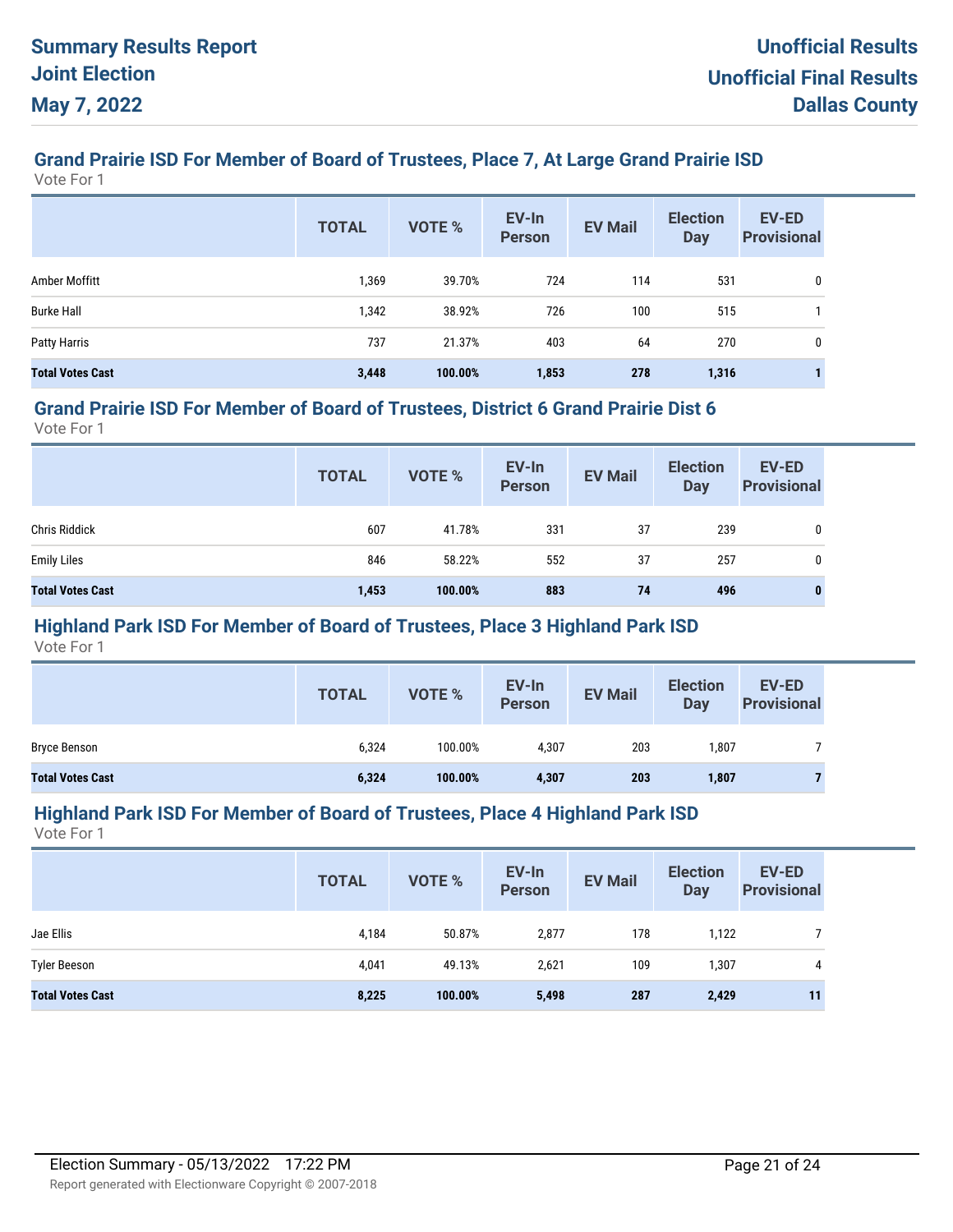# **Highland Park ISD For Member of Board of Trustees, Place 5 Highland Park ISD**

Vote For 1

|                         | <b>TOTAL</b> | <b>VOTE %</b> | EV-In<br>Person | <b>EV Mail</b> | <b>Election</b><br>Day | <b>EV-ED</b><br><b>Provisional</b> |
|-------------------------|--------------|---------------|-----------------|----------------|------------------------|------------------------------------|
| Ellen Lee               | 4,837        | 58.84%        | 3,356           | 193            | 1,279                  | 9                                  |
| <b>Spencer Siino</b>    | 3,384        | 41.16%        | 2,149           | 90             | 1,143                  | ŋ                                  |
| <b>Total Votes Cast</b> | 8,221        | 100.00%       | 5,505           | 283            | 2,422                  | 11                                 |

#### **Irving ISD For Member of Board of Trustees, District 5 Irving Dist 5**

Vote For 1

|                         | <b>TOTAL</b> | VOTE %  | EV-In<br>Person | <b>EV Mail</b> | <b>Election</b><br><b>Day</b> | <b>EV-ED</b><br><b>Provisional</b> |
|-------------------------|--------------|---------|-----------------|----------------|-------------------------------|------------------------------------|
| A.D. Jenkins            | 463          | 79.28%  | 260             | 42             | 161                           | 0                                  |
| Jim Scrivner            | 121          | 20.72%  | 73              | 3              | 45                            | 0                                  |
| <b>Total Votes Cast</b> | 584          | 100.00% | 333             | 45             | 206                           | 0                                  |

### **Lancaster ISD For Member of Board of Trustees, District 3 Lancaster Dist 3**

Vote For 1

|                         | <b>TOTAL</b> | <b>VOTE %</b> | EV-In<br>Person | <b>EV Mail</b> | <b>Election</b><br><b>Day</b> | <b>EV-ED</b><br><b>Provisional</b> |
|-------------------------|--------------|---------------|-----------------|----------------|-------------------------------|------------------------------------|
| Temika S. Whitfield     | 136          | 64.46%        | 77              | 5              | 53                            |                                    |
| Sharonda Phenque Betts  | 75           | 35.54%        | 35              | 8              | 32                            | 0                                  |
| <b>Total Votes Cast</b> | 211          | 100.00%       | 112             | 13             | 85                            |                                    |

#### **Lancaster ISD For Member of Board of Trustees, District 6 Lancaster Dist 6**

|                         | <b>TOTAL</b> | VOTE %  | EV-In<br><b>Person</b> | <b>EV Mail</b> | <b>Election</b><br><b>Day</b> | <b>EV-ED</b><br><b>Provisional</b> |
|-------------------------|--------------|---------|------------------------|----------------|-------------------------------|------------------------------------|
| Chenique Lewis          | 29           | 9.18%   | 20                     |                | 8                             | 0                                  |
| Deshia Renae Lee        | 115          | 36.39%  | 71                     | 6              | 38                            | 0                                  |
| Carolyn Ann Morris      | 172          | 54.43%  | 107                    | 15             | 50                            | 0                                  |
| <b>Total Votes Cast</b> | 316          | 100.00% | 198                    | 22             | 96                            | $\bf{0}$                           |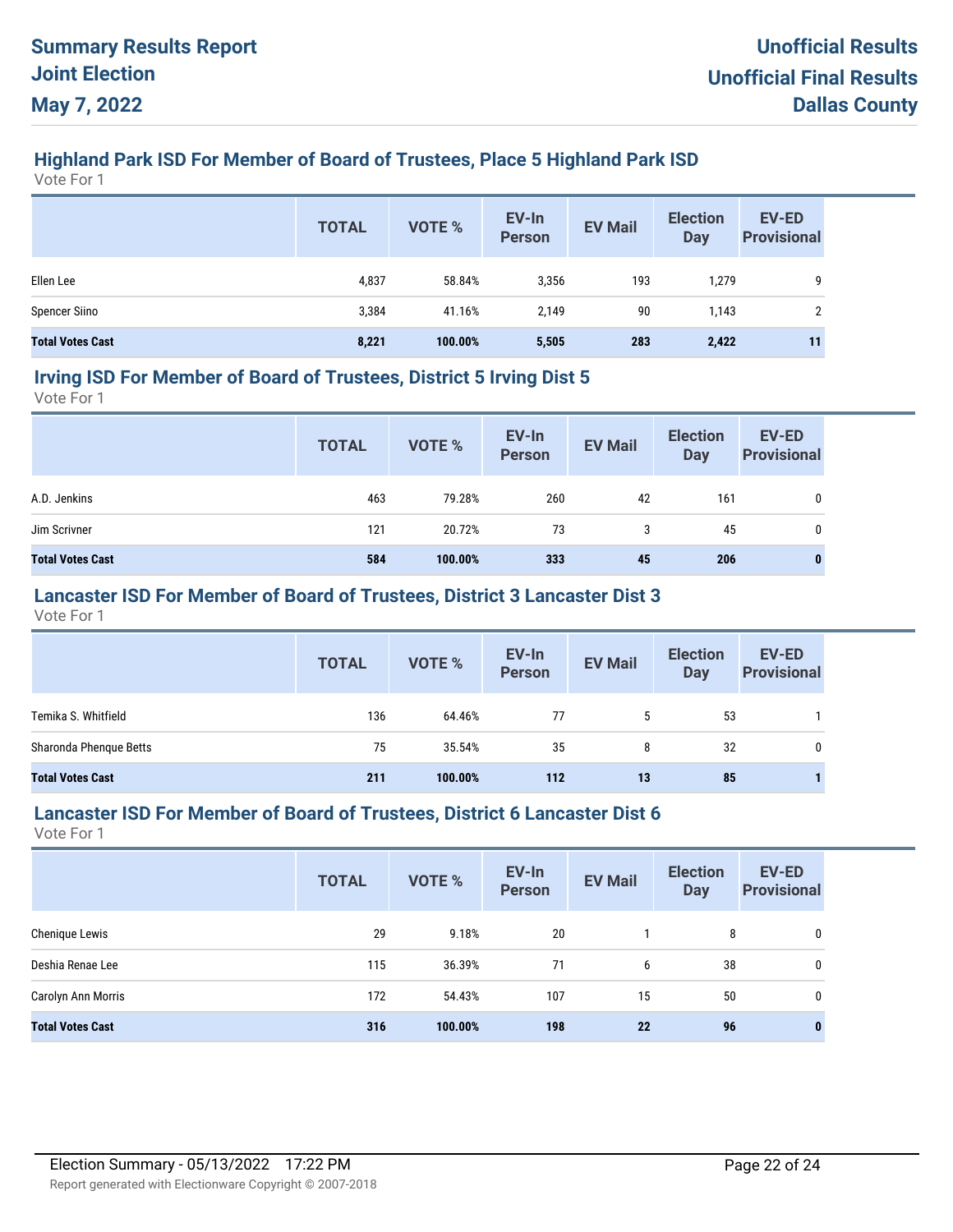# **Richardson ISD For Member of Council, Single Member District 2 Richardson Dist 2**

Vote For 1

|                         | <b>TOTAL</b> | <b>VOTE %</b> | EV-In<br><b>Person</b> | <b>EV Mail</b> | <b>Election</b><br><b>Day</b> | <b>EV-ED</b><br><b>Provisional</b> |
|-------------------------|--------------|---------------|------------------------|----------------|-------------------------------|------------------------------------|
| <b>Sherry Clemens</b>   | 1,726        | 41.78%        | 738                    | 110            | 877                           |                                    |
| Vanessa Pacheco         | 1,684        | 40.76%        | 624                    | 117            | 941                           | $\overline{2}$                     |
| Eron Linn               | 721          | 17.45%        | 283                    | 101            | 334                           | 3                                  |
| <b>Total Votes Cast</b> | 4,131        | 100.00%       | 1,645                  | 328            | 2,152                         | 6                                  |

#### **Richardson ISD For Member of Council, Single Member District 4 Richardson Dist 4**

Vote For 1

|                         | <b>TOTAL</b> | <b>VOTE %</b> | EV-In<br>Person | <b>EV Mail</b> | <b>Election</b><br>Day | <b>EV-ED</b><br><b>Provisional</b> |
|-------------------------|--------------|---------------|-----------------|----------------|------------------------|------------------------------------|
| Regina Harris           | 476          | 100.00%       | 160             | 83             | 231                    | ↑                                  |
| <b>Total Votes Cast</b> | 476          | 100.00%       | 160             | 83             | 231                    |                                    |

## **Richardson ISD For Member of Council, Single Member District 5 Richardson Dist 5**

Vote For 1

|                         | <b>TOTAL</b> | <b>VOTE %</b> | EV-In<br><b>Person</b> | <b>EV Mail</b> | <b>Election</b><br><b>Day</b> | <b>EV-ED</b><br><b>Provisional</b> |
|-------------------------|--------------|---------------|------------------------|----------------|-------------------------------|------------------------------------|
| Rachel McGowan          | 2,966        | 50.99%        | 1,474                  | 192            | 1,300                         | 0                                  |
| Kile Brown              | 628          | 10.80%        | 253                    | 74             | 299                           | $\overline{2}$                     |
| Jan Stell               | 2,223        | 38.22%        | 1,224                  | 112            | 887                           | 0                                  |
| <b>Total Votes Cast</b> | 5,817        | 100.00%       | 2,951                  | 378            | 2,486                         | $\mathbf{2}$                       |

#### **Dallas College For Member of Board of Trustees, District 1 (Unexpired Term) District 1** Vote For 1

|                                  | <b>TOTAL</b> | <b>VOTE %</b> | EV-In<br><b>Person</b> | <b>EV Mail</b> | <b>Election</b><br><b>Day</b> | <b>EV-ED</b><br><b>Provisional</b> |
|----------------------------------|--------------|---------------|------------------------|----------------|-------------------------------|------------------------------------|
| Lynn Davenport                   | 5,307        | 32.09%        | 2,366                  | 500            | 2,435                         | 6                                  |
| Catalina E. Garcia               | 5,942        | 35.92%        | 2,376                  | 592            | 2,965                         | 9                                  |
| <b>Gretchen Minyard Williams</b> | 5,291        | 31.99%        | 2,199                  | 844            | 2,237                         | 11                                 |
| <b>Total Votes Cast</b>          | 16,540       | 100.00%       | 6,941                  | 1,936          | 7,637                         | 26                                 |